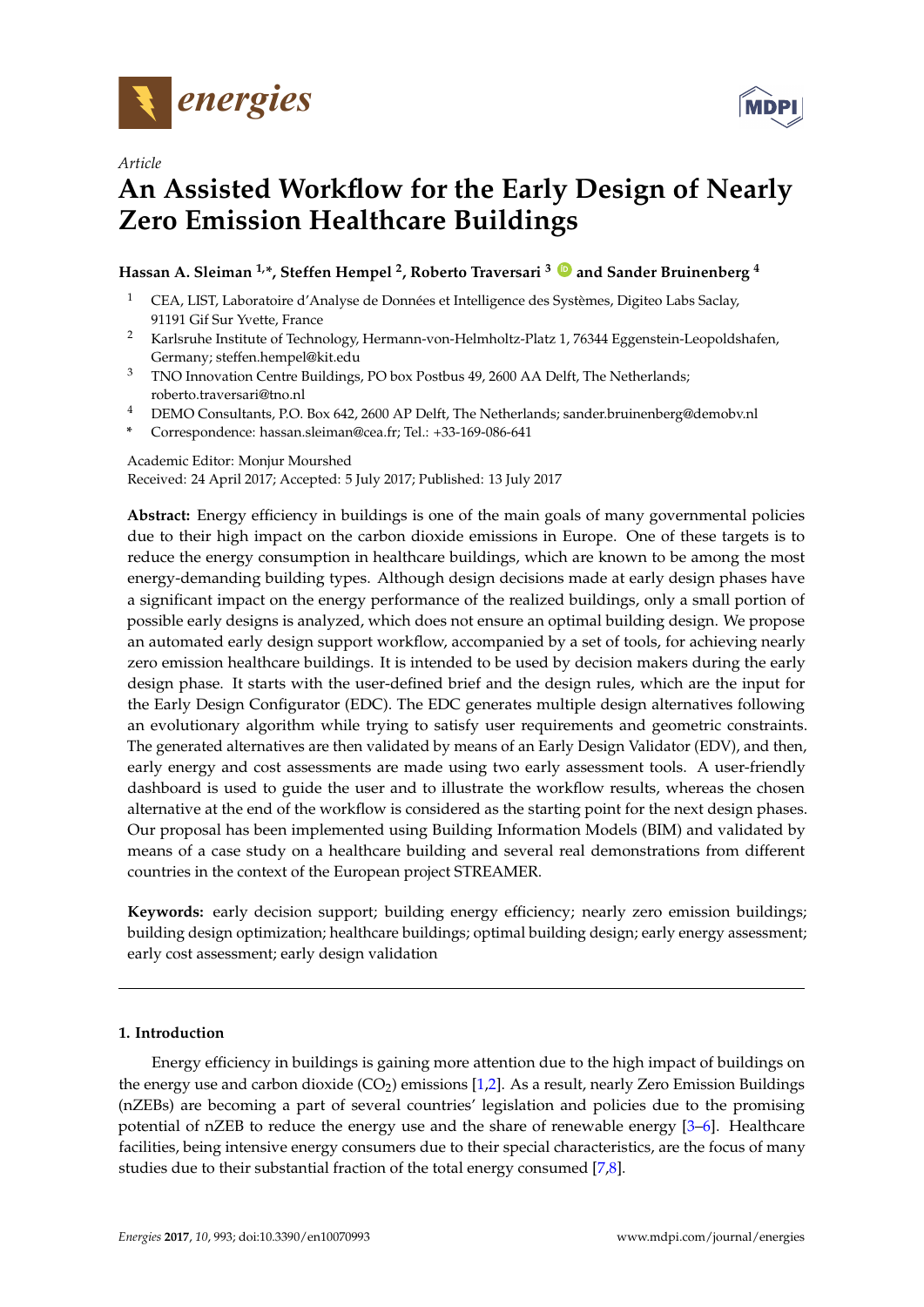Generally speaking, an nZEB is an energy-efficient building that has a high energy performance [\[1\]](#page-22-0). Nearly zero energy buildings have gained much interest during recent years and are now regarded as real and integral solutions for energy savings [\[1,](#page-22-0)[5\]](#page-22-6). Due to its ambiguity, many proposals have focused on the definition of a framework for defining nZEBs and to provide the metrics necessary to assess the building's impact on the environment [\[3,](#page-22-2)[9–](#page-22-7)[11\]](#page-22-8). The different approaches were surveyed by Marszal et al. [\[5\]](#page-22-6).

Decisions made at early design stages have a significant influence on the energy performance during the operating stage of a building [12-[14\]](#page-22-10). Furthermore, the increasing number of requirements, stakeholders and regulations during the building design process are complicating the tasks of decision makers [\[15](#page-22-11)[,16\]](#page-22-12); i.e., it is not easy to design a zero emission building that satisfies all of the constraints; additionally, many variables and parameters have to be analyzed to find an optimal trade-off between the user requirements and the nZEB constraints [\[5](#page-22-6)[,17\]](#page-22-13).

Designing buildings from scratch amounts to much work; i.e., the combination of parameters and variables to be considered may generate a vast amount of different designs, which can be assessed and compared side by side to identify the optimal design [\[17\]](#page-22-13). Furthermore, the lack of decision support systems at early stages is causing designers to hesitate in their search for optimal energy-efficient buildings [\[18\]](#page-22-14). Counting on automated processes and on recent technological advances shall help decision making towards devising nZEBs more easily [\[17,](#page-22-13)[19,](#page-22-15)[20\]](#page-22-16).

We propose a workflow, supported by a collection of BIM-based tools [\[21](#page-22-17)[,22\]](#page-22-18), to assist decision making during the early design phases of healthcare buildings. Our proposal is intended to assist architects and designers, allowing them to consider informed decisions towards nZEBs. This framework considers the aspects that are available during the early design phase and that have an impact on the overall energy efficiency of the building [\[23\]](#page-22-19), namely: its services, geometry, orientation and its building elements.

The proposed workflow, which makes use of the labeling system for healthcare buildings defined in [\[24,](#page-22-20)[25\]](#page-22-21), is accompanied by a set of tools. It is composed of the following steps: (i) briefing, where the user requirements are defined in a table-based sheet; (ii) design rules' definition, where further user requirements are defined using a domain-specific language; (iii) design configuration, in which different design alternatives are automatically generated based on the user requirements and rules; (iv) model checking, in which user requirements and some rules of the building code are checked; (v) energy performance assessment, where an early energy performance estimation is calculated; and (vi) life cycle cost assessment, where early financial aspects of the building are calculated. Our proposal includes the use of a dashboard, where user-friendly results are shown, allowing the designers to easily make informed decisions during the early phases. The proposal is validated by means of a running example, which is described during the article. Furthermore, it is being validated in the context of the European project called STREAMER [\(http://www.streamer-project.eu/\)](http://www.streamer-project.eu/).

The need for such a workflow is illustrated by the findings of Kohler and Moffatt [\[26\]](#page-22-22), which indicated that the early design phase is where decisions have the greatest impact, while the costs of such decision are much smaller than when these are made during later phases of the design or building phase. Furthermore, Bragança et al. [\[27\]](#page-23-0) also indicated that the difficulty with making decisions in the early design phase is that data to base such decisions on often have a very low level of detail, if data are present at all. The workflow as proposed in this article aims to increase this amount of data available to base decisions on in the early design phase, as is illustrated by Figure [1,](#page-2-0) which has been created based on Kohler and Moffatt's [\[26\]](#page-22-22) and Bragança et al.'s [\[27\]](#page-23-0) findings.

The rest of the article is organized as follows: Section [2](#page-2-1) describes the methodology followed to prepare this article; Section [3](#page-2-2) briefly reports on the closely-related proposals in the literature; Section [4](#page-4-0) presents our proposal and describes the steps on which it relies; Section [5](#page-19-0) reports on the validation of our proposal and on our experimental results; and finally, Section [6](#page-20-0) concludes our work and our future work.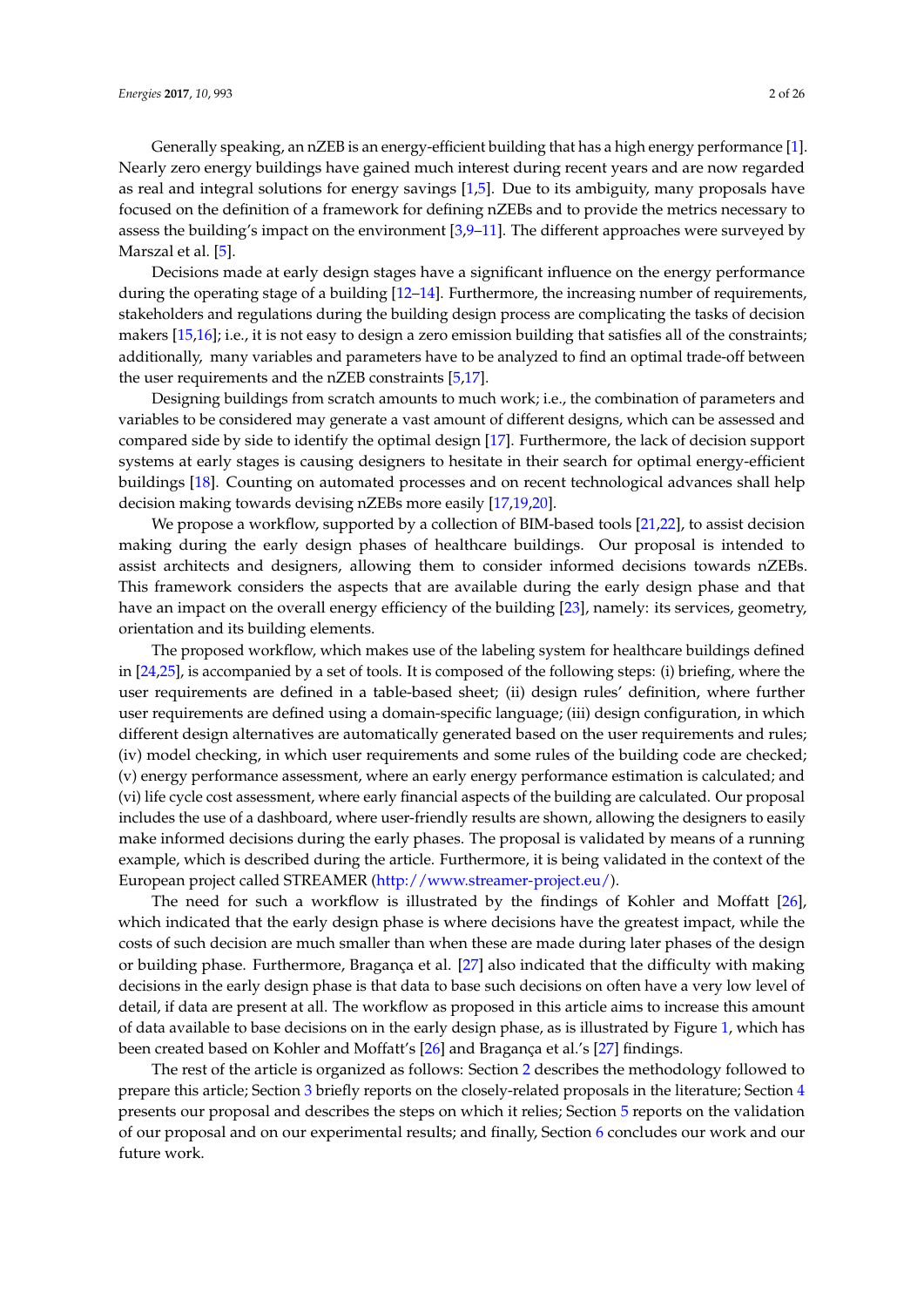<span id="page-2-0"></span>

**Figure 1.** Available data for the proposed assisted workflow (figure based on data provided by Kohler and Moffatt [\[26\]](#page-22-22) and Bragança et al. [\[27\]](#page-23-0)).

## <span id="page-2-1"></span>**2. Methodology**

The goal of our work is to create an aligned workflow for assisting the stakeholders in a building project during the early design phases. We have followed a methodology similar to the one used by Attia et al. [\[28\]](#page-23-1). The methodology started by collecting information on the current workflows and methodologies for designing healthcare buildings and on the aspects that are specific for such a kind of buildings. Then, we prepared the first version of the workflow, which was updated and polished based on the interviews with the architects and engineers involved in the design and building of healthcare buildings. Then, we compared our workflow with the most related approaches in the literature and checked that the important aspects and particularities of healthcare buildings were considered in our approach.

The validation of the workflow and the accompanying Information and Communication Technology (ICT) tools was first tested by means of synthetic tests to check its performance and to tune the tools for an optimized configuration. Then, the workflow and its tools were tested on real cases in the STREAMER project to evaluate if the workflow and its tools are aligned and support the early design process. In this article, we used a running example throughout the paper, which shows the input and output of each step of the workflow.

# <span id="page-2-2"></span>**3. Related Work**

Modeling nZEBs is a challenging research issue, which can be reflected in the increasing number of proposals and approaches in the literature focusing on this field. It requires the combination and optimization of many design aspects (energy, cost and comfort), which results in a time-consuming and computationally-expensive task. In the following, we summarize the most important approaches in the literature that provide: (i) methodologies and recommendations for achieving nZEBs; (ii) life cycle cost models for achieving economic efficient designs of nZEBs; (iii) tools that are intended to assist building designers for achieving high energy performance nZEBs; and (iv) models for achieving user comfort in nZEBs. In the first approaches, we briefly describe the difference between our proposal and existing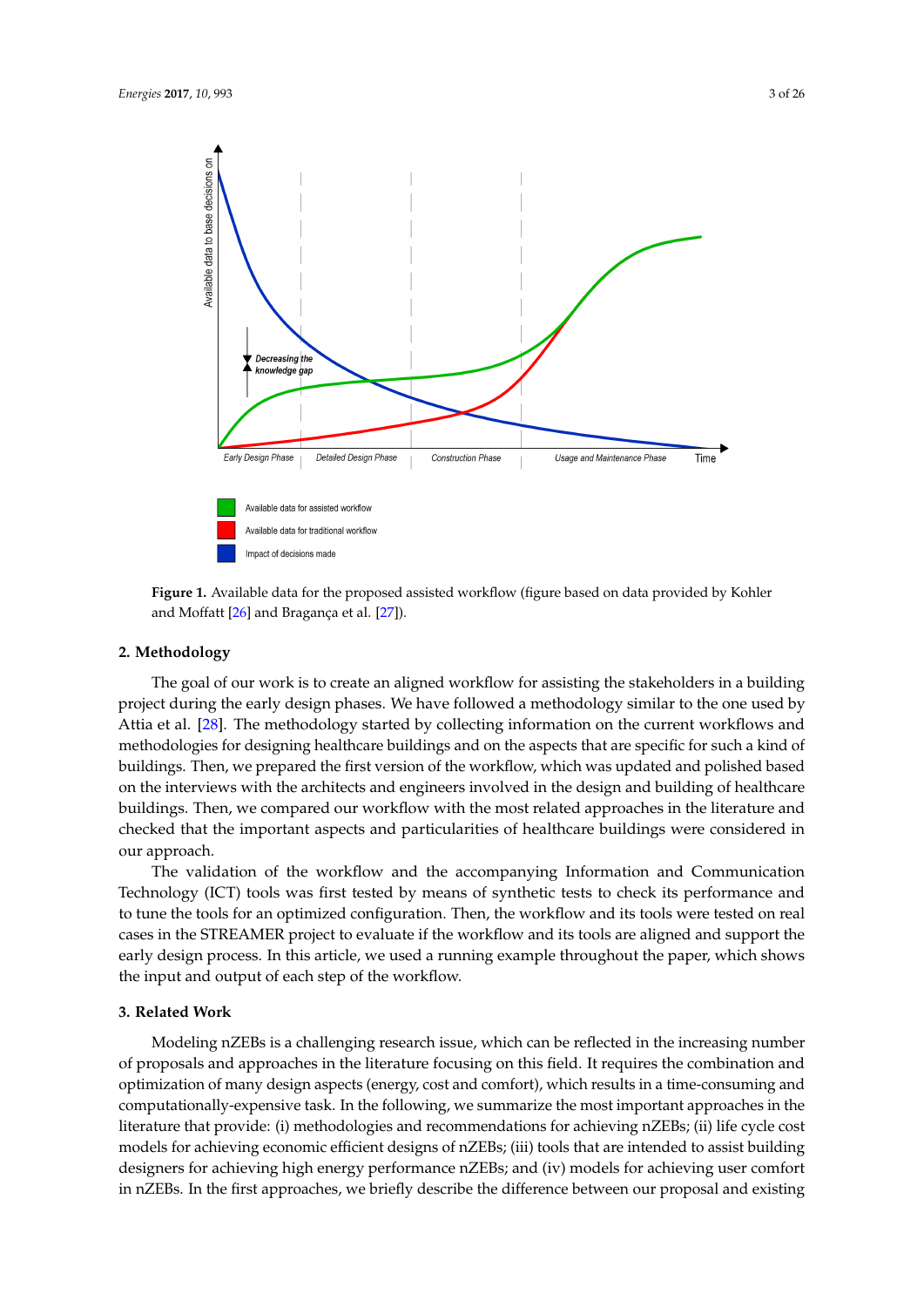methodologies, whereas for the others, the main difference resides in the holistic representation of our proposed workflow for nZEBs; i.e., very few publications focus on defining an approach that considers the different aspects (brief, rules, energy and cost) together during the early phases of the project.

#### *3.1. Methodologies and Recommendations*

The process for designing nZEBs differs from conventional building projects [\[29\]](#page-23-2). Few proposals in the literature provided methodologies and recommendations to achieve nZEBs [\[28,](#page-23-1)[30\]](#page-23-3), whereas many proposals have focused on designing nZEBs for a specific climate and on reporting on the methodology used and on the different alternatives recommended for this climate.

Attia et al. [\[28\]](#page-23-1) identified, modeled and proposed an integrated design process for achieving high energy performance buildings. The authors focused on three main aspects, namely: the process phases, the user roles and responsibilities in the building, the tools that are used for this purpose and the metrics used to identify high energy performance buildings. This proposal reported on an ongoing work that had to be refined, validated and needed to be supported by software. However, our approach is more complete; i.e., the fact that we focus only on healthcare buildings, the accompanying software tools and the validation on the real demonstration sites provides a more complete and validated proposal.

A three-step methodology was proposed by Visa et al. [\[30\]](#page-23-3) for transforming buildings with implemented renewable energy systems into nZEBs. These steps are as follows: (i) evaluate the current building status by studying the building parameters, site characteristics, implemented renewable systems and standardized indicators for renewable energy systems; (ii) identify tailored measures for reducing energy demand, such as changing the building envelop and equipment; and (iii) develop new on-site optimized renewable energy mixes and extending the existent ones, based on on-site technical and economic data. This proposal was later extended to a four-step method by the same authors [\[31\]](#page-23-4), which are similar to the previous steps, but that include studying the current building demand and the evaluation of the energy produced by already implemented renewable energy systems. Compared to our proposal, both proposals are quite different since they are oriented towards the refurbishment of general buildings until achieving nZEBs, whereas our proposals focuses on defining a workflow for creating new nZEB healthcare buildings.

Since different nZEB solutions are needed for different climate zones, many researchers have also studied how nZEBs can be achieved in different climate zones and regions [\[32](#page-23-5)[–38\]](#page-23-6). Such studies are intended to provide guidelines and optimal solutions that shall help designers, in the studied climate zones, to make decisions during their design process to achieve nZEBs. Compared to our proposal, each of these approaches is set on a single case study and a specific climate zone, whereas our workflow can be used for healthcare buildings, without a predetermined climate zone.

#### *3.2. Cost*

Many researchers have focused on providing economical assessment tools and frameworks for nZEBs by providing models and methodologies for providing cost-optimized models and economically-efficient designs for nZEBs [\[18,](#page-22-14)[37,](#page-23-7)[39](#page-23-8)[–41\]](#page-23-9).

Hamdy et al. [\[40\]](#page-23-10) provided a so-called multi-aid optimization scheme, which aims at supporting robust cost-optimal decisions on energy-performance levels of buildings. Kapsalaki et al. [\[39\]](#page-23-8) proposed a methodology, accompanied by a calculation platform, that is intended to identify the economically-efficient design solutions for residential nZEB design, considering the local climate, the energy resources and the economic conditions.

Ferrara et al. [\[41\]](#page-23-9) provided a cost-optimal model for a single-family building typology in France. This model was created and calibrated using simulation tools and an optimization algorithm for minimizing the objective function and finding the cost-optimal building configuration. Kang [\[18\]](#page-22-14) proposed a Life Cycle Cost (LCC) evaluation tool, including an optimization algorithm, for the early design phase. The authors intended to provide an idea about the economic benefits of the given nZEB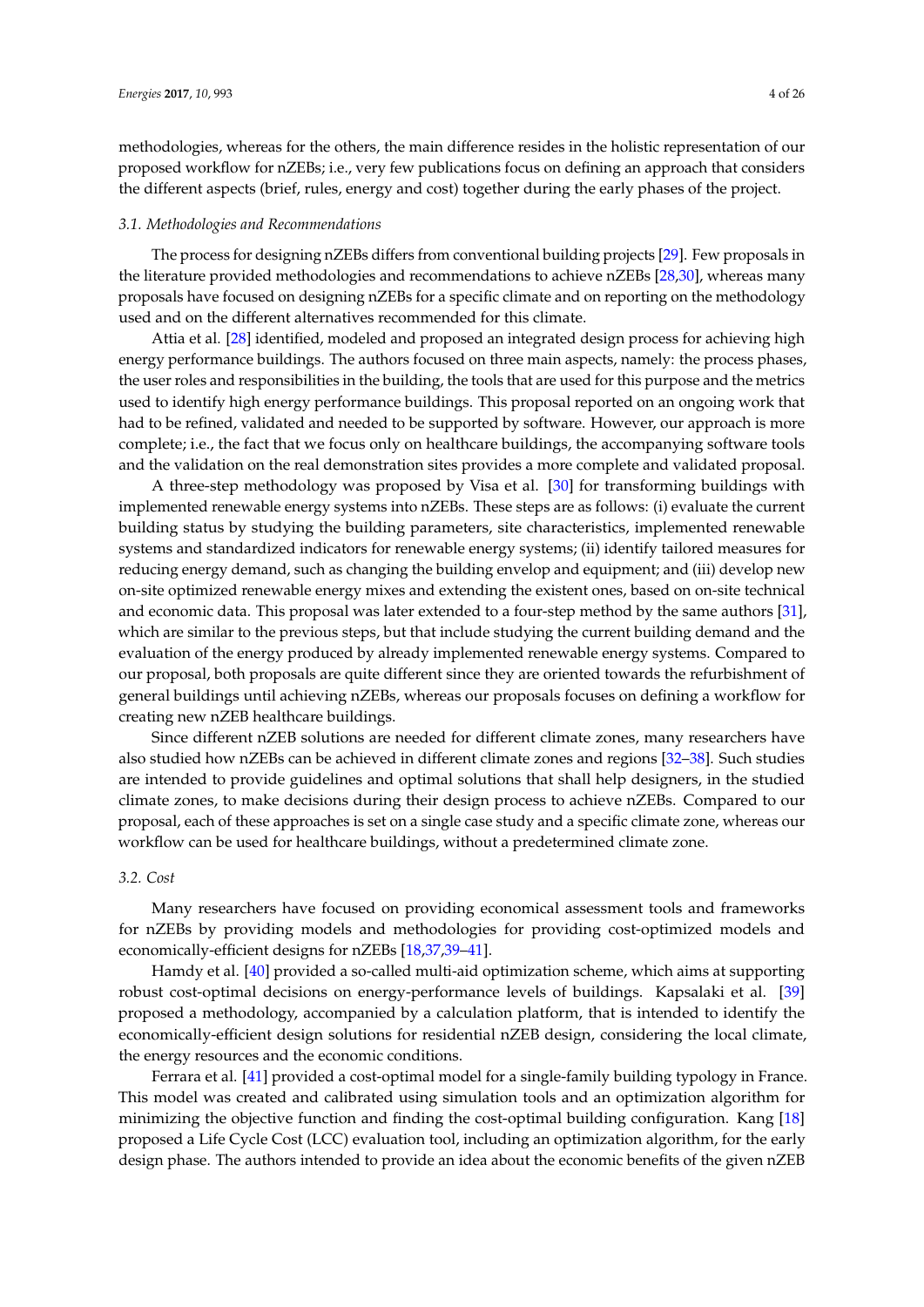during the early design phase and to guide the designer towards more effective design decisions, without spending much time and effort.

A more complete survey was performed by Sesana and Salvalai [\[42\]](#page-23-11), in which the authors studied the different research approaches for performing the economic assessment of nZEBs.

#### *3.3. Energy*

Researchers have also worked on providing decision-support software tools for nZEBs that try to choose the nZEB alternative with the most optimized energy [\[17](#page-22-13)[,43\]](#page-23-12).

Attia et al. [\[17\]](#page-22-13) proposed a so-called, ZEBO toolkit, which is a simulation-based design support tool that is intended to allow informed decision making for nZEBs during early design phases in Egypt. ZEBO allows users to test the energy performance of different building configurations by using EnergyPlus [\[44\]](#page-23-13) as a simulation engine. The results of evaluating the different building design configurations are reported by means of energy performance graphs, which shall help the designer make informed decisions.

Lin and Gerber [\[43\]](#page-23-12) proposed the so-called EEPFD (Evolutionary Energy Performance Feedback for Design), which is a framework that is intended to generate design alternatives, perform an energy evaluation of these alternatives, optimize them, choose the ones that have better energy performance and, finally, provide a trade-off study of all of the generated results for design decision makers.

#### *3.4. Comfort*

User satisfaction is also one of the main indicators for accepting a given nZEB design. Some researchers have studied the comfort parameters and provided some approaches and lists of factors to be addressed to improve user satisfaction in nZEBs [\[45–](#page-23-14)[47\]](#page-23-15).

Sartori et al. [\[45\]](#page-23-14) briefly presented some comfort and energy performance recommendations and guidelines for nZEBs. Mlecnik et al. [\[46\]](#page-23-16) studied the end-user satisfaction in nZEBs and provided some recommendations for the improvement of the quality and comfort of such buildings. Finally, Carlucci and Pagliano [\[47\]](#page-23-15) proposed a modeling and optimization approach for designing comfort-optimized nZEBs.

#### <span id="page-4-0"></span>**4. Our Proposed Methodology**

Our proposal goes beyond the approaches reported in the previous section by proposing an early design workflow, accompanied by a set of tools for early design decision support. The workflow allows using the advances in the Information and Communication Technology (ICT) field by creating and proposing different alternatives that match the initial requirements, validating these alternatives, performing energy calculations and estimating lifecycle costs. The workflow is accompanied by a set of tools that are prepared for working during the early design phases, which allows the designers to make informed decisions and not starting from scratch.

Figure [2](#page-5-0) shows an overview of the proposed workflow and tools: (i) it starts from the user requirements (brief) and constraints; then, (ii) preliminary design alternatives are automatically generated; these alternatives are then (iii) checked to detect inconsistent designs and issues; then (iv) an energy assessment is then performed to check if the buildings comply with nZEBs; and finally, (v) a cost analysis is performed for the validated alternatives. When the current design does not fulfil the given rules or the designer's expectation, the previous steps can be run again to create different designs. When it is not possible to find a solution that fulfills all of the given information, the initial steps should be repeated (dotted arrows). The resulting indicators are shown in a dashboard, and the designer can choose the design that best fits as an initial design for the next design steps. The whole proposal is developed using Building Information Models (BIM), which allow the interoperability among the tools.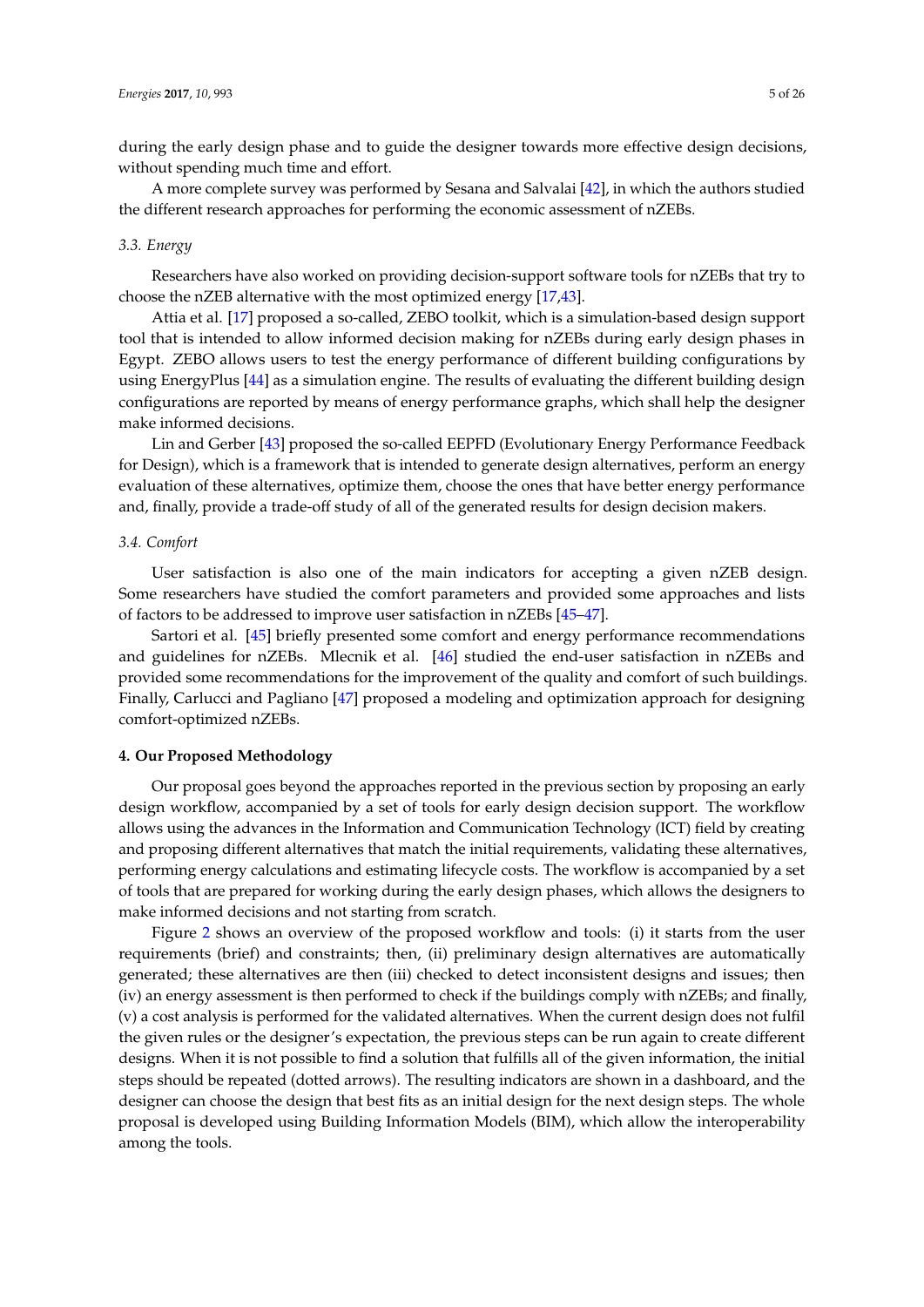<span id="page-5-0"></span>

**Figure 2.** Proposed early design workflow.

In the following subsections, we first describe the running example, which will be used throughout the article to show the input and output of each step of our proposal. Then, we briefly describe the labeling system and the labels used, which is an essential step for the proposed workflow and tools. Later, we describe each of the steps in our workflow reported in Figure [2,](#page-5-0) namely: briefing, creating early design rules, creating early design alternatives, checking the early design, performing early energy calculation and performing early cost estimation. In each subsection, we provide a description of the step, the proposed tool and how the running example is processed.

# *4.1. Running Example*

In order to show how our proposal works, we consider a hypothetical running example of a small, but representative healthcare building. This example will be considered throughout our proposal and detailed at each step of the proposed workflow, whereas the obtained results will be discussed in the validation section. Our proposal shall help us define the optimal building location, orientation, geometry, envelope, spaces distribution and layout, to fulfil the user requirements, and some of the existing regulations for healthcare. These building configurations shall be optimized for achieving the most energy- and financially-efficient healthcare building during the early design phase.

We assume that this healthcare building is intended to be built in Paris, France, and that this building is expected to be a two-story building, with a net and useful story area of approximately 1000  $m<sup>2</sup>$  (excluding the area of the constructed walls and the corridors). In the next section, for each step of our proposed workflow, we provide the input and the output for this running example.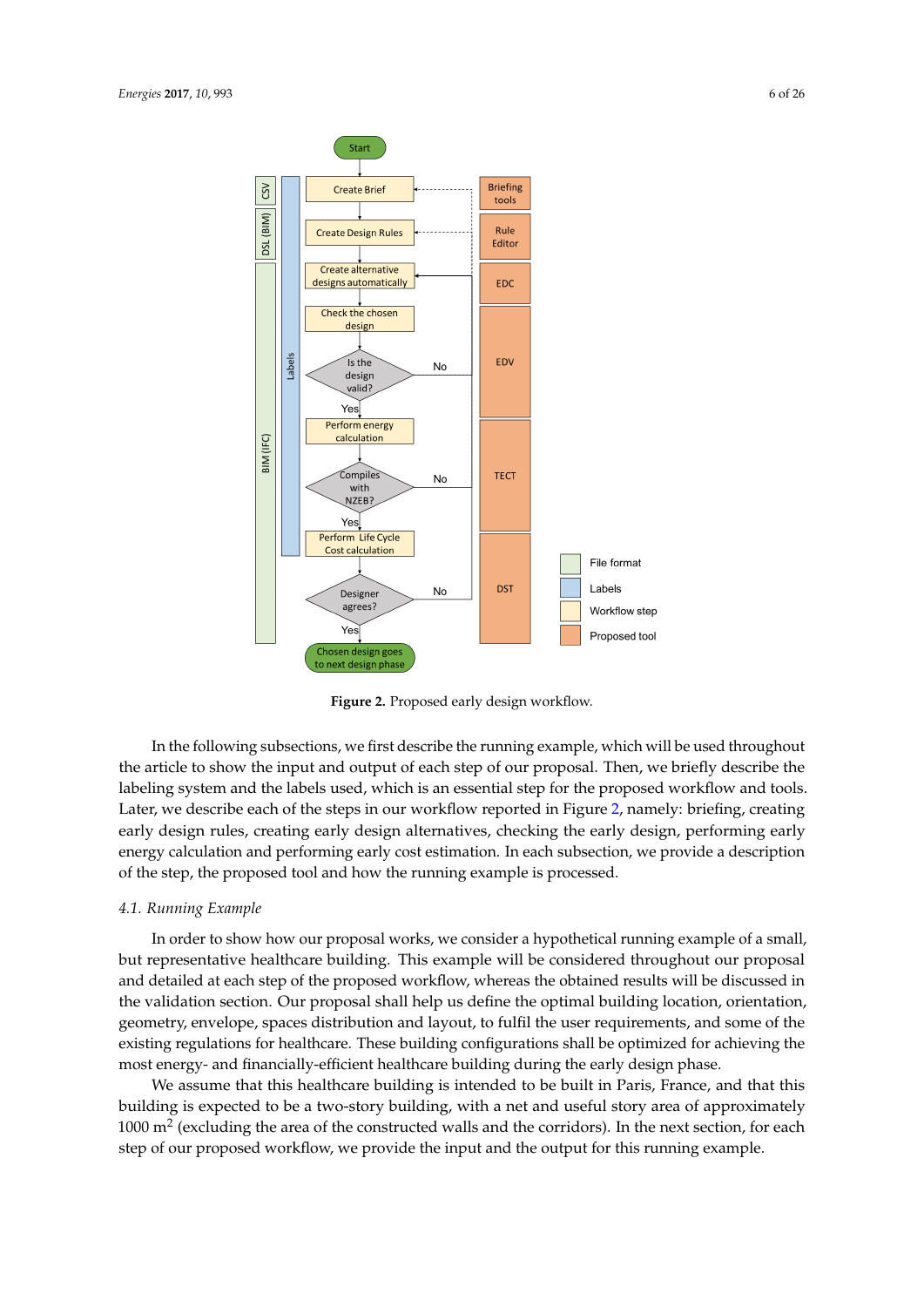# *4.2. Labeling*

Choices made during the early design phase heavily influence the final energy performance of the building [\[12](#page-22-9)[,14\]](#page-22-10). Unfortunately, early phases of a construction project generally have to deal with information on a high level of abstraction. It is not easy to perform energy calculations and cost estimation, during the early design phases, due to the fact that most of the commercially available energy calculation and simulation tools require a higher level of design details to perform these assessments, such as the building envelope material, Heating, Ventilation and Air Conditioning systems (HVAC) and lighting devices [\[17](#page-22-13)[,48\]](#page-23-17).

Defining semantic labels provides a strong theoretical basis for enriching space-related elements in the design and shall help to cope with the previous issues; i.e., defining semantic labels allows designers to assign additional properties and values to building elements. Using semantic labels during the whole project allows sharing the vocabulary, not only between stakeholders, but also among the tools and the existing projects [\[25\]](#page-22-21). Furthermore, semantic labels allow performing energy and cost assessment of the early designs based on the labels' values and their associated properties. Please notice that creating semantic labels is largely based on the knowledge acquired from previous projects [\[49\]](#page-23-18).

The labels used depend on the building type, whereas the label values and the information and knowledge linked to them are obtained from the knowledge acquired from previous projects; i.e., previous projects provide the value ranges and needs for the different properties against which early designs can be checked and compared. The same label may have different values depending on the space's function.

Labels can be assigned at different levels, i.e., district level, building level, functional area level and space level [\[24](#page-22-20)[,25\]](#page-22-21), whereas assigning label values to spaces is not a simple task and needs experienced and specialized designers and a knowledge base containing the results from many previous projects [\[50\]](#page-23-19). The values for the different labels assigned to a given space allow calculating the energy demand at an early design phase and to perform an early cost estimation, without performing an in-depth analysis of the whole building and without performing complex simulations.

In our proposal, we use the healthcare labels defined in the STREAMER project [\[24,](#page-22-20)[25,](#page-22-21)[51\]](#page-24-0). STREAMER defines five types of labels, namely: access and security, comfort class, construction equipment, hygienic class and user profile. These labels and their value ranges are briefly described in Table [1.](#page-6-0) The labels used can be extended by defining new labels and values, however, it is not advised to use a large set of labels to ensure their manageability [\[24\]](#page-22-20). An example of the label assignment is shown in Table [2.](#page-7-0)

<span id="page-6-0"></span>

| <b>Streamer Label</b> | Description                                                                                                | <b>Values</b> |
|-----------------------|------------------------------------------------------------------------------------------------------------|---------------|
| Access and security   | The access control level for a given space or area; example:<br>who can access the given area              | $A1 - A5$     |
| Comfort class         | Level of comfort in a space; example: width of a corridor,<br>story of a given space                       | CT1-CT8       |
| Construction          | Typology of the construction; example: story height and<br>space width                                     | $C1-C6$       |
| Equipment             | The electric power needed for a given area: office<br>equipment or medical equipment                       | EQ1-EQ6       |
| Hygienic class        | The cleanliness level of a given area; example: sterilized<br>operating theater or office                  | $H1-H5$       |
| User profile          | The period of the day during which a given area is used;<br>example: all days from 8:00 a.m. to 14:00 p.m. | <b>U1-U4</b>  |

**Table 1.** Healthcare labels defined in the STREAMER project.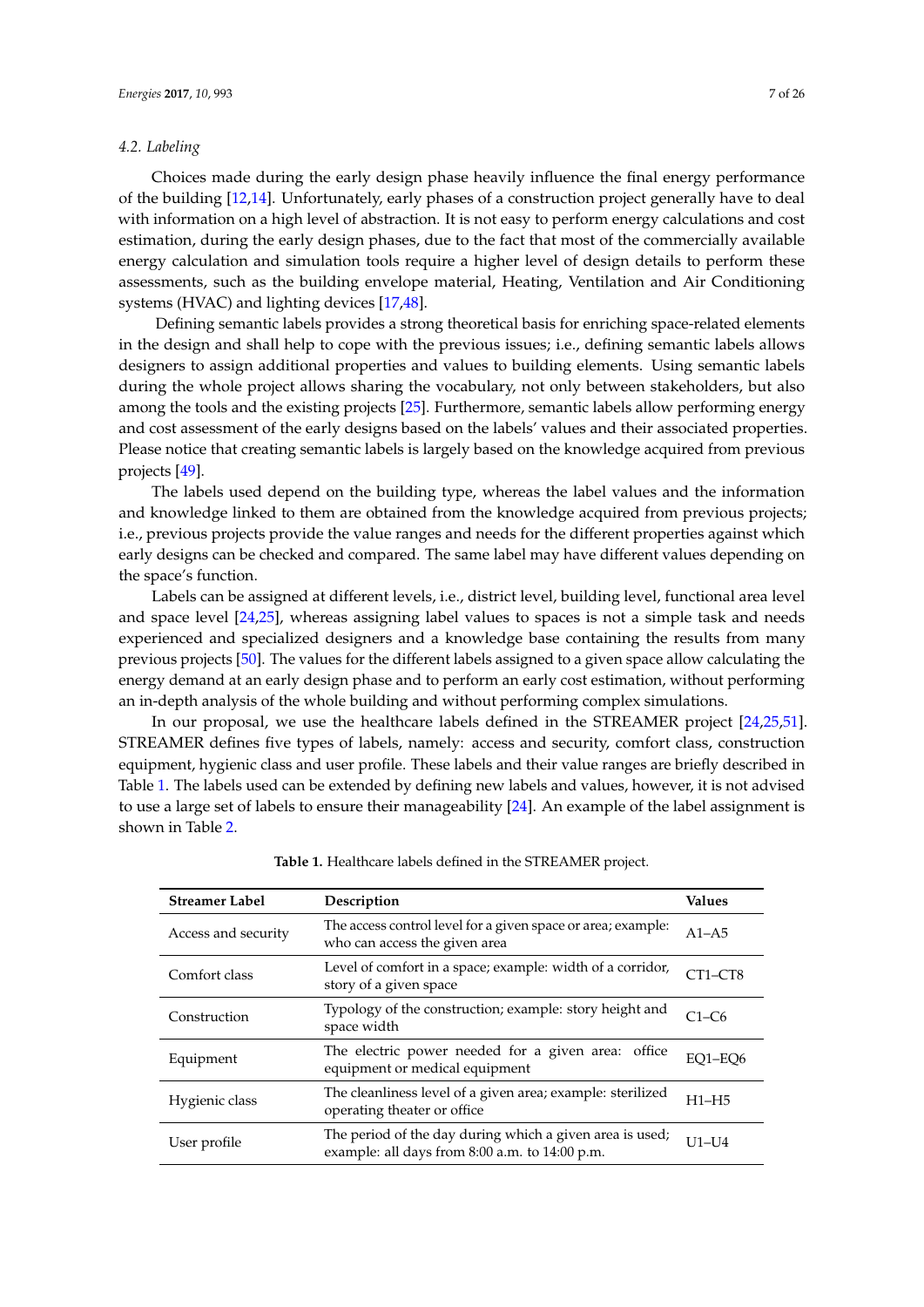<span id="page-7-0"></span>

| <b>Space</b>      | Description                                         | <b>Assigned Labels</b>   |
|-------------------|-----------------------------------------------------|--------------------------|
| Operating theater | The space where operations take place               | A1, CT3, C1, EO1, H1, U2 |
| Waiting space     | The space where patients can wait to be attended to | A2, CT2, C1, EQ1, H1, U2 |
| Medical archive   | The space where medical archive files are stored    | A5, CT5, C1, EQ4, H5, U3 |

|  | Table 2. An example of a hospital's space labeling. |
|--|-----------------------------------------------------|
|  |                                                     |

At the implementation level, including labels when using BIM and sharing them among the different BIM tools are not issues due to the openness of the Industry Foundation Classes standard (IFC); i.e., it allows adding new properties to the building model by using property sets [\[52\]](#page-24-1).

## *4.3. Briefing*

Construction projects start with the planning stage, in which the clients have to examine their quantitative and qualitative wishes and needs and to translate them into a written document [\[53–](#page-24-2)[57\]](#page-24-3). This process, which is iterative and takes place at the very early stages of the project, is called briefing. It involves different stakeholders from the project, including the client and the designers. Briefing is generally performed by means of face-to-face meetings, supported by collaborative ICT toolkits [\[54](#page-24-4)[,58\]](#page-24-5). ICT has also found its way into briefing, and this can be noticed by the increasing number of software packages dedicated exclusively to construction projects' briefing. An extended comparison of briefing tools can be found in [\[59\]](#page-24-6).

The output of briefing is stored in a so-called brief, or Program of Requirements (PoR). A brief has the form of a report and is generally expressed as a fact sheet accompanied by some natural text and notes. Briefs use a dictionary including the terms to be used for defining the spaces and further concepts in the construction project. A high-quality brief is essential for the effective delivery of the project [\[54\]](#page-24-4).

We propose to use the labels and their values in the briefing step; i.e., given the previous labels and their range of values, the clients, with the help of the building designers, shall use these terms and values to define their needs. In this step of the workflow, we focus on the quantitative requirements expressed in the brief by only analyzing the facts sheet defined using a Comma-Separated Values (CSV) file. The client is asked to express the natural text by using a domain-specific language, which is described in the following step of our workflow.

Table [3](#page-8-0) shows the brief for the running example, including the number of spaces, their surfaces and their assigned labels. The planned healthcare building is expected to have a total of 79 spaces and a net area of 1018 m<sup>2</sup>. The space type column indicates the type of space, and its values are defined in the briefing dictionary. The amount column and the area define the quantity and surface for each space, whereas the columns HC (Hygienic Class), AS (Access Security) , UP (User Profile), EQ (Equipment), CO (Construction) and CC (Comfort Class) define the values of the labels used. The functional area column indicates to which functional area a space belongs, whereas its values are already defined in the briefing dictionary.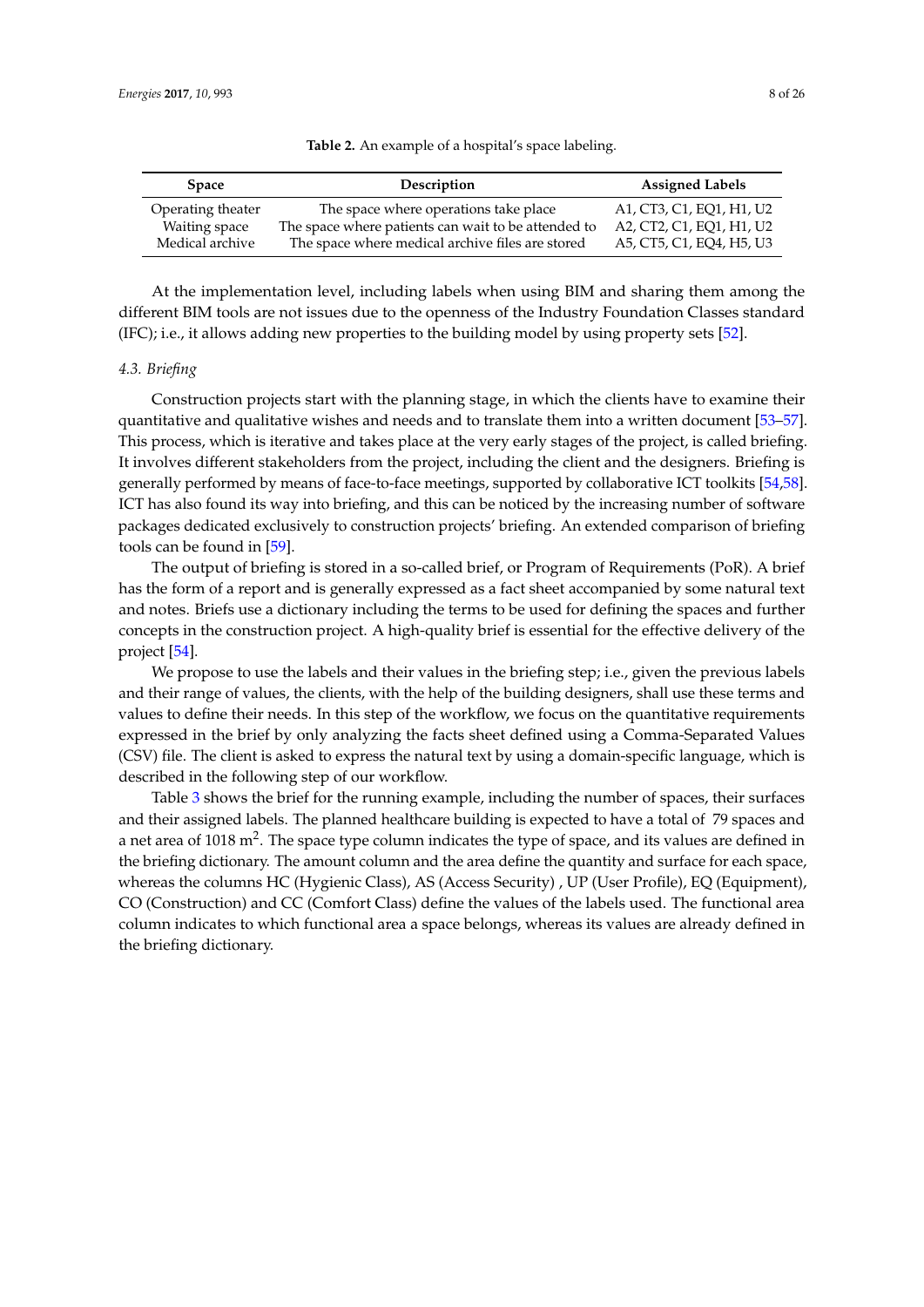| <b>Space Name</b>                      | <b>Space Type</b>            | Amount         | Area                   | HC             | AS             | UP             | EQ              | $\rm CO$       | CC              | <b>Functional Area</b>       |
|----------------------------------------|------------------------------|----------------|------------------------|----------------|----------------|----------------|-----------------|----------------|-----------------|------------------------------|
| Administration                         | Office                       |                | 30                     | H2             | A4             | U <sub>2</sub> | EQ <sub>2</sub> | C <sub>1</sub> | CT <sub>3</sub> | Admission                    |
| Desk                                   | Reception                    |                | 12                     | H1             | A1             | U <sub>2</sub> | EQ <sub>2</sub> | C <sub>1</sub> | CT <sub>3</sub> | Admission                    |
| Patients records                       | StoreRoom                    |                | 15                     | H1             | A4             | U <sub>3</sub> | EQ1             | C <sub>1</sub> | CT1             | Admission                    |
| Doctor's office                        | Office                       | b              | 12                     | H2             | A4             | U <sub>2</sub> | EQ <sub>2</sub> | C <sub>1</sub> | CT <sub>3</sub> | LowCareWard                  |
| Meeting rooms                          | GroupRoom                    | 3              | 35                     | H2             | A <sub>2</sub> | U <sub>2</sub> | EQ <sub>2</sub> | C <sub>1</sub> | CT <sub>3</sub> | Admission                    |
| On-call staff room                     | OnCallStaffRoom              |                | 13                     | H2             | A <sub>5</sub> | U <sub>4</sub> | EQ <sub>2</sub> | C <sub>1</sub> | CT4             | LowCareWard                  |
| Waiting room                           | WaitingRoom                  |                | 30                     | H1             | A <sub>2</sub> | U <sub>2</sub> | EQ1             | C <sub>1</sub> | CT <sub>2</sub> | Admission                    |
| Nursing station                        | NursingStation               | 3              | 20                     | H2             | A <sub>5</sub> | U4             | EQ <sub>2</sub> | C <sub>1</sub> | CT <sub>3</sub> | LowCareWard                  |
| <b>Toilet Visitors</b>                 | Toilet                       | 10             | 6                      | H2             | A <sub>2</sub> | U <sub>4</sub> | EQ1             | C <sub>1</sub> | CT1             | Admission                    |
| <b>Toilet Patients</b>                 | Toilet                       | 10             | 6                      | H2             | A <sub>2</sub> | U <sub>4</sub> | EQ1             | C <sub>1</sub> | CT1             | <b>LowCareWard</b>           |
| Toilet (staff)                         | Toilet                       | 10             | 6                      | H2             | A <sub>2</sub> | U4             | EQ1             | C <sub>1</sub> | CT1             | LowCareWard                  |
| Toilet (disabled)                      | ToiletDisabled               | 4              | 6                      | H2             | A <sub>2</sub> | U <sub>4</sub> | EQ1             | C <sub>1</sub> | CT1             | <b>LowCareWard</b>           |
| Patient room with one bed and bathroom | PatientRoom                  | 10             | 18                     | H2             | A <sub>2</sub> | U <sub>4</sub> | EQ3             | C <sub>1</sub> | CT4             | <b>LowCareWard</b>           |
| Consultation room (anesthetic)         | Consultation ExaminationRoom | 5              | 18                     | H <sub>3</sub> | A <sub>2</sub> | U1             | EQ4             | C <sub>1</sub> | CT <sub>3</sub> | <b>Outpatient Department</b> |
| Operating theater                      | OperationTheatre             | $\overline{2}$ | 36                     | H1             | A1             | U <sub>2</sub> | EQ1             | C <sub>1</sub> | CT <sub>3</sub> | <b>Operating Theaters</b>    |
| Pharmacy                               | Pharmacy                     | 3              | 12                     | H <sub>5</sub> | A <sub>5</sub> | U <sub>3</sub> | EQ4             | C <sub>1</sub> | CT <sub>5</sub> | LowCareWard                  |
| Store room                             | StoreRoom                    | 3              | 15                     | H1             | A4             | U <sub>3</sub> | EQ1             | C <sub>1</sub> | CT1             | Admission                    |
| Waste room                             | WasteRoom                    |                | 14                     | H1             | A <sub>5</sub> | U <sub>4</sub> | EQ1             | C <sub>1</sub> | CT1             | <b>LowCareWard</b>           |
| Dirty linen room                       | StoreRoom                    | 3              | 5                      | H1             | A4             | U <sub>3</sub> | EQ1             | C <sub>1</sub> | CT1             | <b>LowCareWard</b>           |
| Medical Archive                        | Archives                     |                | 25                     | H <sub>5</sub> | A <sub>5</sub> | U <sub>3</sub> | EQ4             | C <sub>1</sub> | CT <sub>5</sub> | MedicalArchive               |
| Total                                  |                              | 79 spaces      | $1018 \; \mathrm{m}^2$ |                |                |                |                 |                |                 |                              |

**Table 3.** Brief and assigned labels in our validation example.

<span id="page-8-0"></span>HC: Hygienic Class; AS: Access Security; UP: User Profile; EQ: Equipment; CO: Construction; CC: Comfort Class.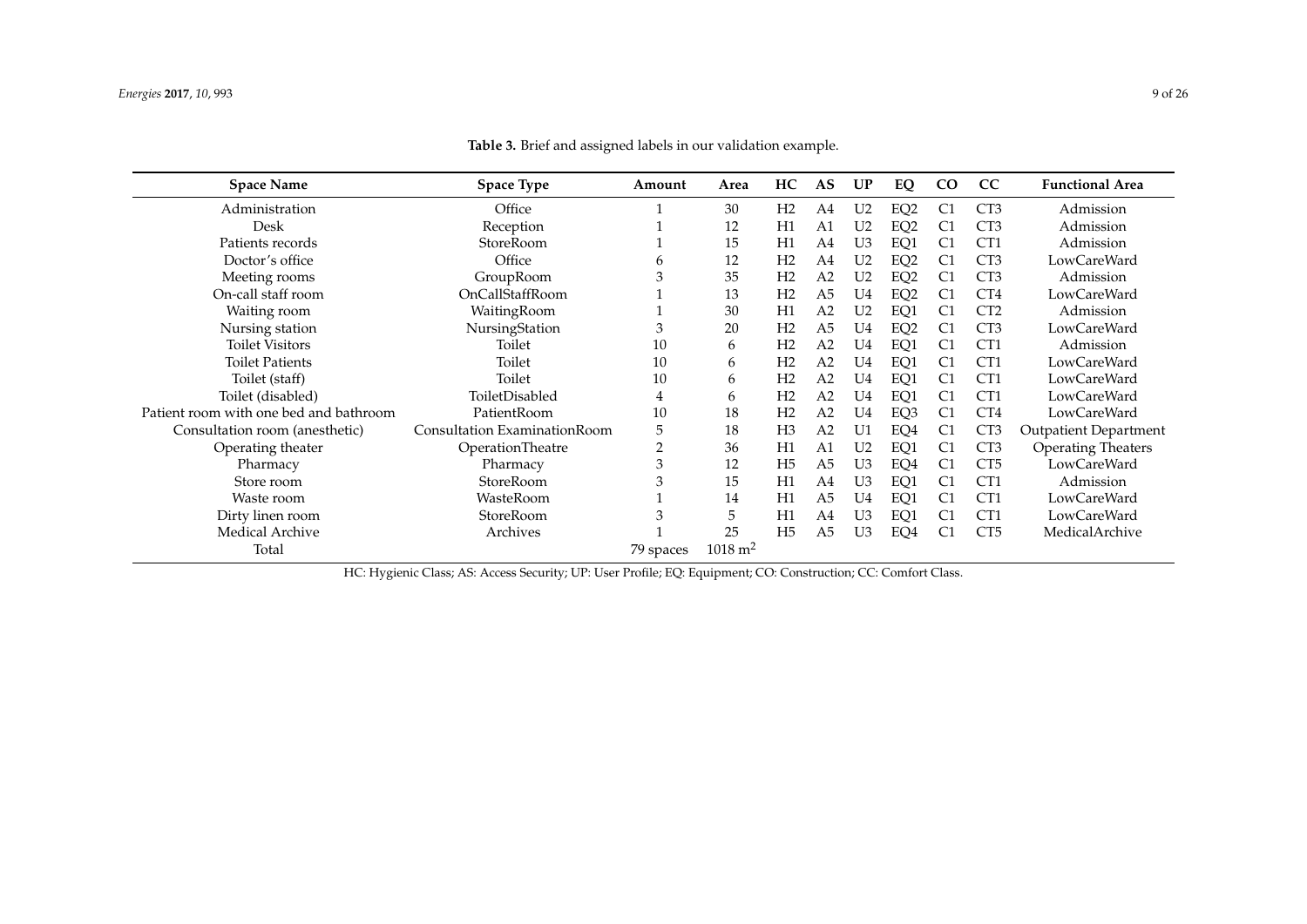#### *4.4. Early Design Rules*

The next step in our proposed workflow is to complete the design brief by adding the requirements usually expressed in natural language. Unfortunately, processing natural language is still an open research problem, whereas none of the existing proposals is universal [\[60,](#page-24-7)[61\]](#page-24-8).

To cope with the issue of automatically processing texts expressed in natural language, a Domain-Specific Language (DSL) is used for defining the user requirements that cannot be expressed in the brief. DSLs are small high-level languages that focus on a particular aspect of a software system, tailored to specific tasks and intended to define a level of abstraction that helps end users be more effective in a specific domain [\[62](#page-24-9)[,63\]](#page-24-10). They represent a more natural, high fidelity, robust and maintainable means of encoding a problem [\[64\]](#page-24-11).

This DSL is intended to allow the users to express their requirements by means of rules that use enriched objects and relationships. The expressiveness of such rules in the Architecture, Engineering and Construction sector (AEC) is still an open research issue [\[65](#page-24-12)[,66\]](#page-24-13).

BIM provides a huge amount of objects and properties, which can be extended by user-defined properties [\[66\]](#page-24-13). Our DSL is based on the BIM objects and their properties and the labels used in the previous subsection, which enables users to handle a high detailed level of data and to express the quantitative and qualitative construction requirements in a user-friendly language. Furthermore, it supports the definition of different relationships between the spatial objects, which allows users define their requirements more easily.

Since the detailed description of our DSL falls beyond the scope of this paper, we only provide a brief description of the rules that focus on circulation paths, their properties and the spatial relationship between spaces. The DSL can be extended by new definitions and can be adapted to the new properties that are added to the new versions of BIM. A similar DSL, called BERA (Building Environment Rule and Analysis language), was provided by Lee et al. [\[66\]](#page-24-13).

The rule editor contains a semantic analyzer that is responsible for converting the inputs text rules, which are processed by the lexical and syntactic analyzer, into XML (Extensible Markup Language [\[67\]](#page-24-14)). ANTLR (Another Tool For Language Recognition) [\[68,](#page-24-15)[69\]](#page-24-16) was used to implement the DSL and to create the parser that converts the rules into a machine-readable file; i.e., rules written using our DSL are parsed, and an XML file is created. This XML file is used as input for the Early Design Configurator (EDC), which is described in the following subsection. The whole solution has been packaged under a so-called rule editor, which provides an editor to create the user rules and to create the XML file for the next step in the workflow.

Table [4](#page-10-0) shows an example of a set of rules, which are defined for our running example. The first three rules in the table are more related to the functional area, whereas the last two are related to the healthcare spaces. As mentioned before, such rules allow defining spatial constraints and restrictions related to the layout of the spaces and the functional area. For instance, the first rule in the given table tries to fix the "admission" space in the lowest story. On the other hand, a priority has been also added to the DSL in order to be able to calculate a fitness function when a rule is not fulfilled in a given design. The priority value has a range between the value of zero, which is the lowest, to denote a recommended or an optional rule, and the value of nine, which is the highest and which denotes that the given rule should be strictly fulfilled by the current design.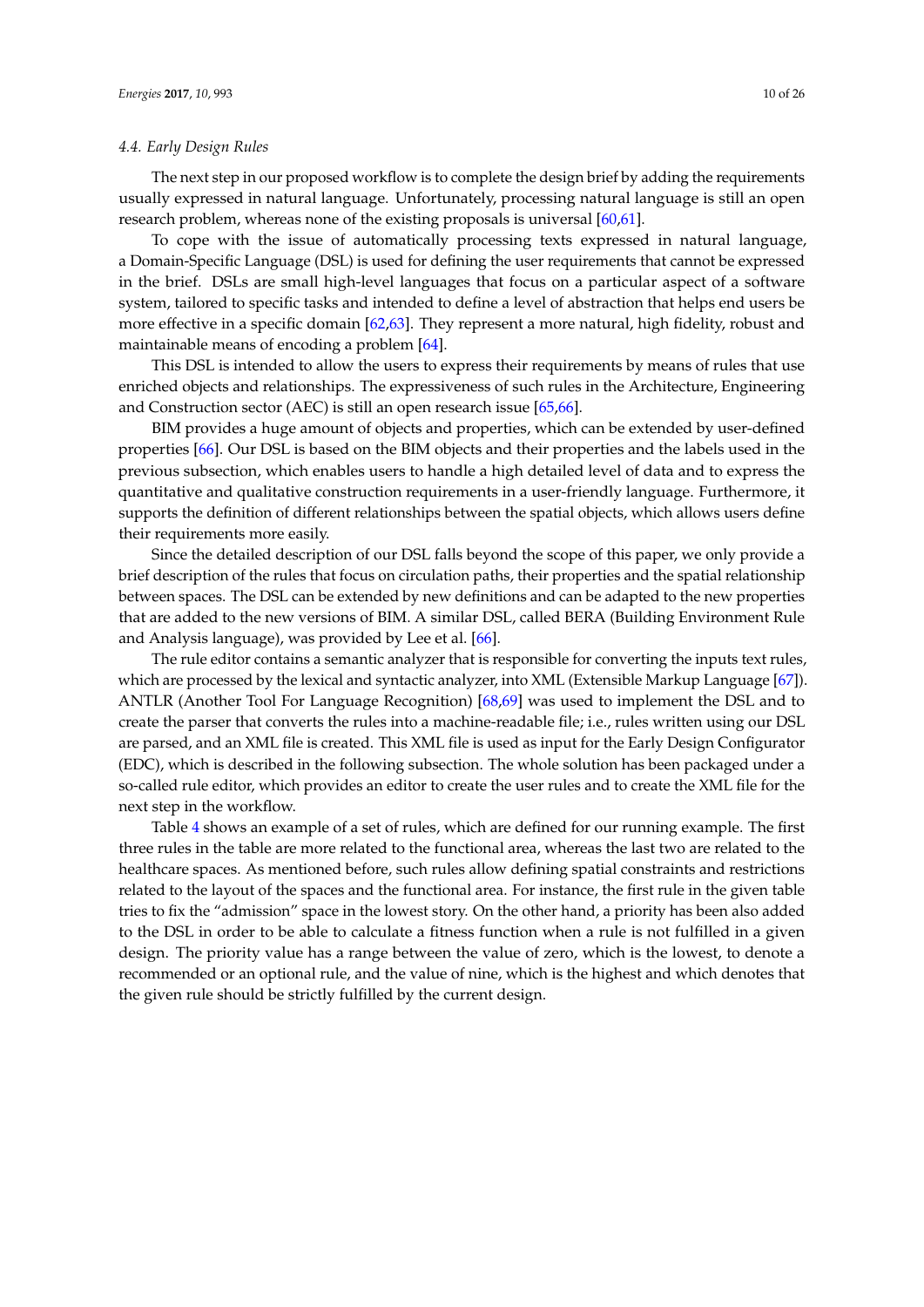**Table 4.** Example of rules implemented in the DSL.

<span id="page-10-0"></span>

| Rules                                                                                                                                                                                                                          |
|--------------------------------------------------------------------------------------------------------------------------------------------------------------------------------------------------------------------------------|
| $priority = 9$<br>Rule "Admission story rule":<br>Functional area with (name equals "Admission") must be contained in the lowest story;                                                                                        |
| $priority = 3$<br>Rule "testing rule 14":<br>Functional area with (name equals "MedicalArchive") must be contained in the highest story;                                                                                       |
| $priority = 8$<br>Rule "LowCareWard grouping rule":<br>functional area with (name equals "LowCareWard") must be clustered horizontally and vertically;                                                                         |
| $priority = 5$<br>Rule "Traveling distance between PatientRoom and NursingStation":<br>Traveling distance between space with (name equals "PatientRoom") and space with (name equals<br>"NursingStation") is less than 20.0 m; |
| $priority = 6$<br>Rule "testing rule 17":<br>Space with (HygienicClass equals "H5") must be clustered horizontally and vertically;                                                                                             |

# *4.5. Early Design Configurator: EDC*

Attia et al. [\[15\]](#page-22-11) showed in a recent study for how the use of evolutionary algorithm has allowed resolving highly constrained optimization problems for building design and how the use of such algorithms shall be required in the nZEB design process. However, the authors mentioned that integrating these algorithms in the design process is still a research issue. We propose to integrate the Early Design Configurator (EDC) in our process, which shall fill in the gap between the building designers and the building performance optimization algorithms [\[15](#page-22-11)[,70\]](#page-24-17). The EDC is a software tool that is based on an evolutionary algorithm and that is intended to automatically generate design alternatives starting from the building requirements. The different alternatives can be exported into IFC format, which allows importing these from further tools as a starting point for the next design phases.

The EDC takes the previously-defined requirements as input data, namely: the brief with a tabular list of project-specific space specifications and their labels and the design rules. Then, the designer is asked to create the building geometry by using an editor that allows creating the outer shell of the building. The user can choose where the building shall be placed on a graphical map, which is rendered with tile data from OpenStreetMap [\(https://www.openstreetmap.org\).](https://www.openstreetmap.org)) This allows defining the building size, geometry, orientation and checking the different services (power plants, public transport) and the availability of spaces for installing renewable energy plants near the construction site.

At the core of the EDC lies an evolutionary algorithm, which is used to generate the layout alternatives. The current best layout is visually represented to the designer. An example of the different alternatives, created by the EDC, for our running example with different geometries and space distributions, is shown in Figure [3.](#page-11-0) The rectangles are the rooms inside the current story and building. The algorithm runs iteratively, where in each iteration, a room is randomly moved to a new position in the layout. If the resulting layout has a lower rating than the layout of the previous iteration, then the change is undone. The EDC works on several layouts in parallel, and the worst layout is regularly reset completely and restarted from scratch.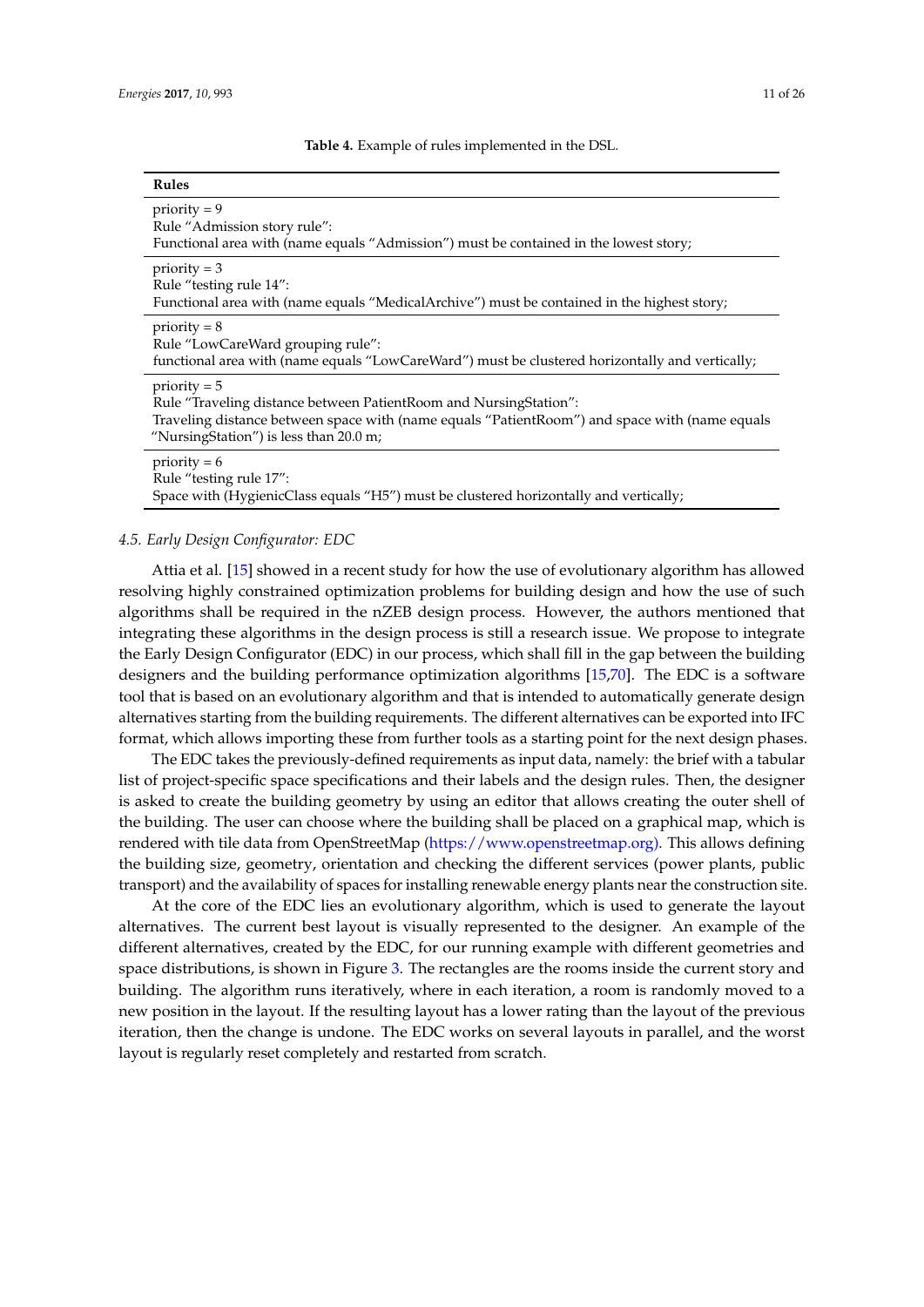<span id="page-11-0"></span>

**Figure 3.** EDC internal model screen shot. (**a**) Alternative 1, Story 0; (**b**) Alternative 1, Story 1; (**c**) Alternative 2, Story 0; (**d**) Alternative 2, Story 1.

Each layout is rated by calculating a rating value with a fitness function, which gives a score, based on the constraints weight, on how close a given layout is to the optimal solution. The value itself is calculated from the sum of the output values from different constraints, which are either built-in functions or created from the imported design rules. In the case of constraints created from the design rules, the output value of a constraint is weighted by the priority of the design rule. Each constraint contributes to the fitness of the whole layout with a value between zero (best) and  $\infty$  (worst), but in the default case, normalized values between zero and one are used. There are three types of constraints, namely:

**A hard constraint** is a Boolean condition that can be true or false; i.e., the violation of such a constraint results in an unacceptable value, which may be either one or even a higher value for cases where a layout should be discarded since the constraint is violated. An examples of these kinds of constraints is:

• Space A must be within 20 m of Space B.

**A soft constraint** results in a value that gets increasingly worse the more the constraint is violated. This kind of constraint requires a border value to normalize the output value, which in most cases is the maximum value of the input value. In special cases, where the border value is not the maximum value, the satisfaction may be above one. Examples for soft constraints are:

- Space A needs to be as close as possible to Space B
- The walking distance between Space A and Space B must be as short as possible.

**A combined constraint** combines both previous constraint calculation methods such that either a soft constraint is used inside the range of the border value or the result of the constraint is a bad value. Here are some examples cases:

- Space A needs to be at least within 10 m of Space B.
- There need to be at least five spaces of Type C within N meters from Space A.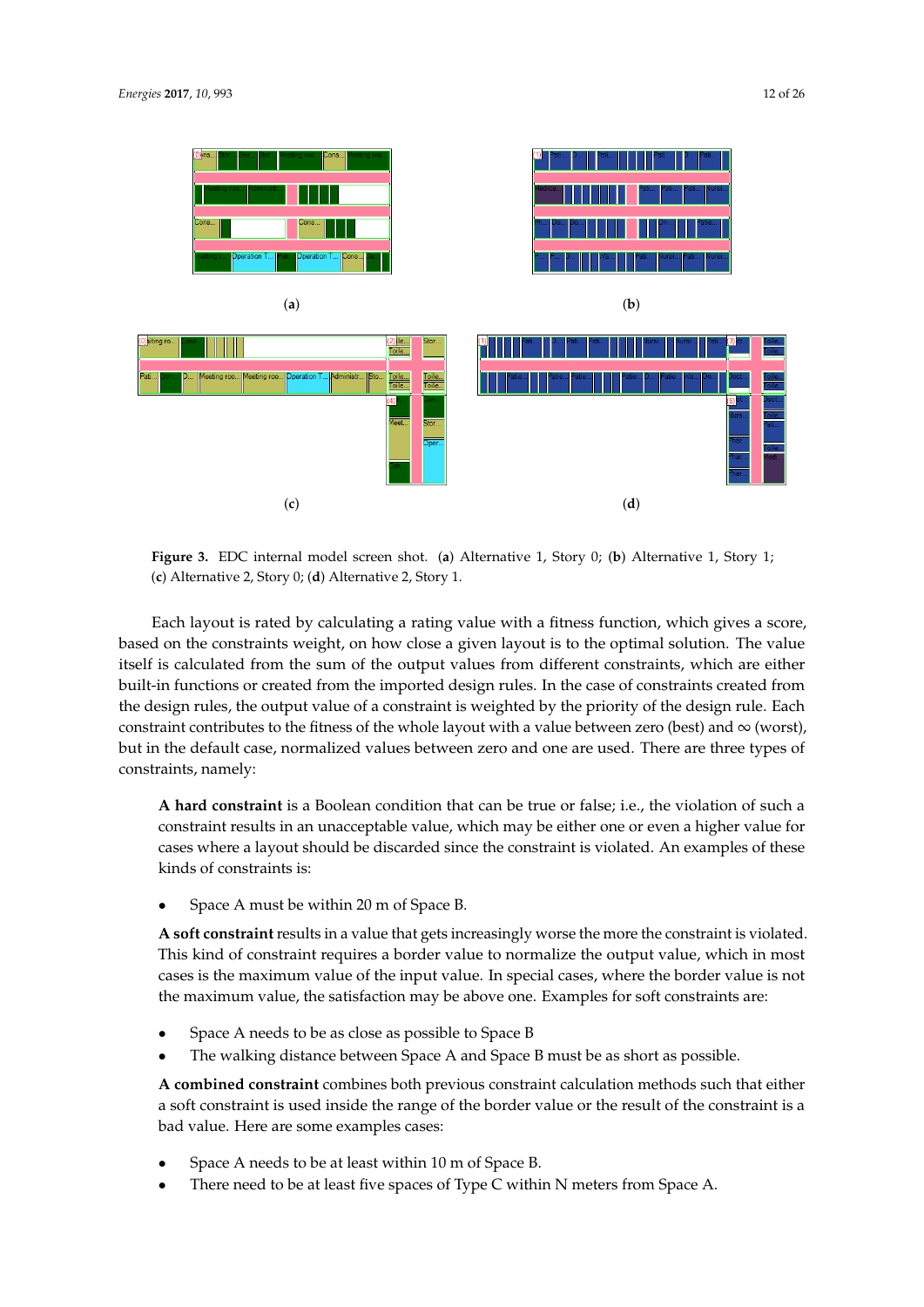Using weighted values according to the importance of the constraint allows defining design goals by preferring constraints that accommodate the goal.

The evolutionary algorithm is run until it is interrupted either by the user or by meeting the termination criteria (maximum number of iterations). The next step is to either manually edit the layout or to change the priorities of the constraints and then continue to run the optimization algorithm. This can be repeated until the designer considers that one of the created designs is a good solution. However, the designer is also able to choose to continue the development of a given layout in two different directions, by cloning the layout and working with the copy. The copy can again be manually edited or its design rule priorities can be changed again.

<span id="page-12-0"></span>To forward the chosen alternative to the following steps in the early design workflow, the created model needs to be exported into an IFC file. An example of how such a file looks can be seen in Figure [4.](#page-12-0)



**Figure 4.** IFC model screenshot.

## *4.6. Early Design Validation: EDV*

The increasing number of stakeholders that participate in the design and construction of a building project and the high number of changing requirements may increase the number of conflicts and may violate the requirements, constraints and the building code of the project [\[71](#page-24-18)[,72\]](#page-24-19). It is essential to detect, as early as possible, inconsistencies and conflicts in the current design [\[73\]](#page-24-20).

Eastman et al. [\[74\]](#page-24-21) has recently provided a survey and a framework for comparing rule-checking systems. The authors proposed a structure for implementing a rule-checking and reporting system, in which the authors included the following four stages, namely: (i) rule interpretation where rules are structured for their application; (ii) building model preparation where the necessary information for checking is prepared; (iii) the rule execution stage where checking is carried out; and (iv) the reporting stage where the checking results are created and reported.

The next step of our workflow performs a design validation by checking that the current building designs fulfill the user requirements and the building code. Since the EDC may violate some of the rules, this step shows the designer which of the rules and requirements are not fulfilled and performs an early check to see if any of the building codes are violated. For this step, we propose an Early Design Validation tool (EDV), based on a reasoning rule engine, for validating the early design. Since code checking requires much more detail, we only include the building codes that can be verified at early phases of the building.

We have followed the stages proposed by Eastman et al. [\[74\]](#page-24-21) for developing our system. In the following, we provide the modules in the EDV that implement these stages (cf. Figure [5\)](#page-13-0).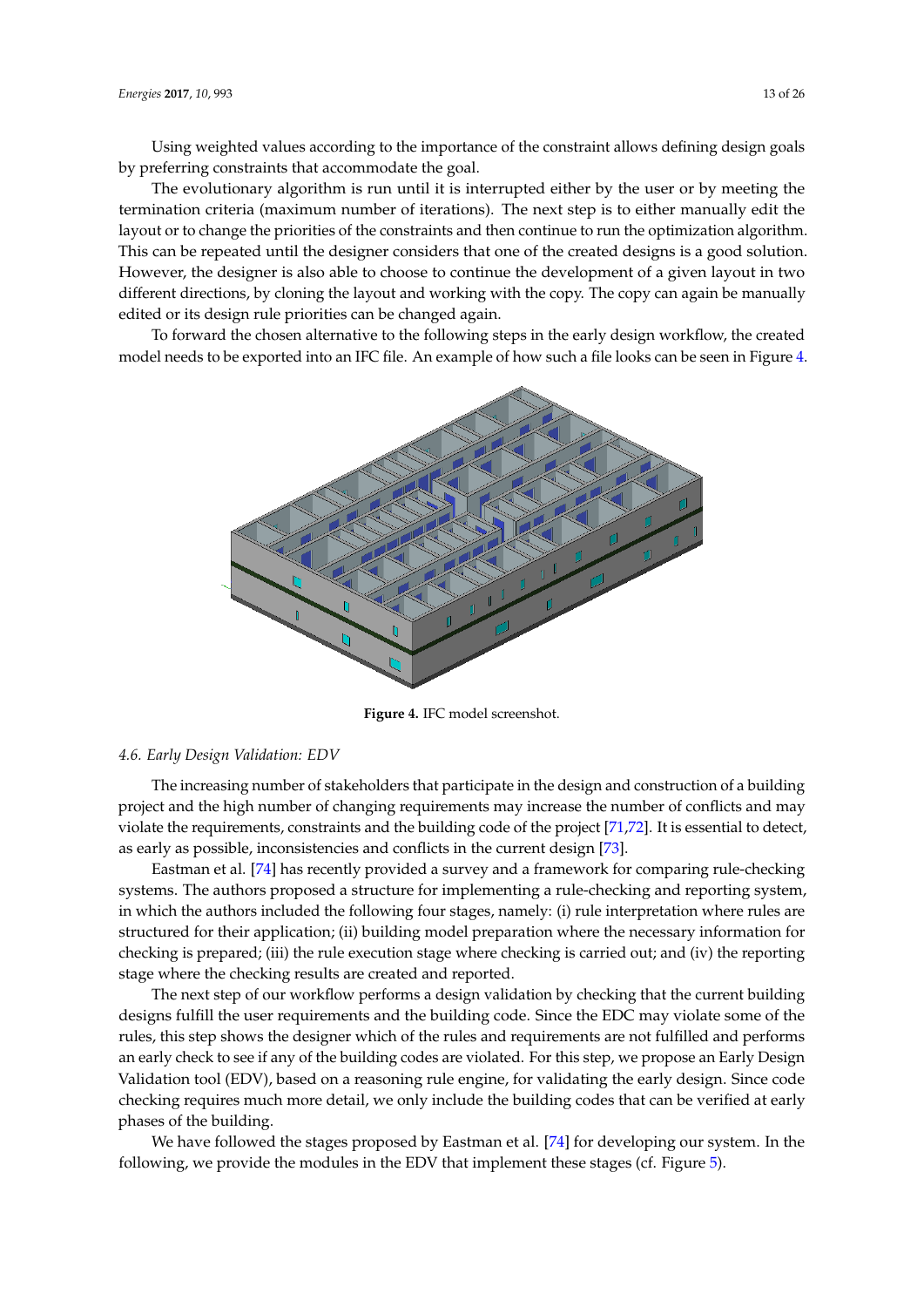<span id="page-13-0"></span>

**Figure 5.** EDV internal architecture.

The first stage is the rule interpretation, in which the Early Design Validator (EDV) reads the user-defined rules, written in different formats (tables and text) and converts them into machine-processable format. The EDV takes the brief (table-based format) and the design rules (XML format) and translates them into an object-oriented language that can be interpreted by the rule engine. Furthermore, we included a part of the building code for healthcare buildings (may changes between different countries) to check that the building fulfills the legislation. This stage is done by the rule importer module that creates the validation rules, which can be interpreted by the rule engine in the third stage.

The second stage works on preparing the building model for its checking [\[75\]](#page-24-22). During this stage, unknown design parameters are deduced from valid and known properties of the design objects in the model. This stage is essential since it allows inferring missing data and at the same time avoids inconsistencies [\[74\]](#page-24-21); i.e., it is possible to ask users to include all of the information for checking a given model, such as windows' surfaces, but this would cause erroneous data in the model. Furthermore, at early design stages, the information in the model is limited, which makes this stage necessary. The model importer reads the building model in IFC, the enriching rules and the labels and tries to derive new information and to extend the existing building model with further information. To summarize, enriching rules calculate implicit properties such as volume and size, derive new models and relationships such as spatial and graph models and add information from the label definition to the spaces with assigned labels. At the end of this stage, an enriched building model, ready for validation, is created.

The third stage brings together the enriched building model with the validation rules that are applied to it. This stage is performed by an object-oriented rule engine [\[76\]](#page-25-0), which is the core of the EDV. Since the rules have been created in a computable format and the model is already prepared, the rule execution is straightforward. However, only the rules with sufficient information available for their preconditions are run; i.e., the rule engine runs a rule when the existing information fulfills the rule's preconditions.

The last stage reports on the validation results. The EDV reports on the building objects or conditions that did not pass the given rules, whereas the building objects that satisfy the validation rules are discarded from the final report. For reporting, we have chosen the Open BIM Collaboration Format (BCF) [\[77,](#page-25-1)[78\]](#page-25-2), proposed by BuildingSmart [\(http://buildingsmart.org/\)](http://buildingsmart.org/), which is an open file XML format that supports workflow communication in BIM processes. BCF allows reporting on the conflicting objects, addressing the conditions (rules) that are not fulfilled and adding a viewing camera at a given location describing the issue, which allows one to effectively communicate the detected issues to end users.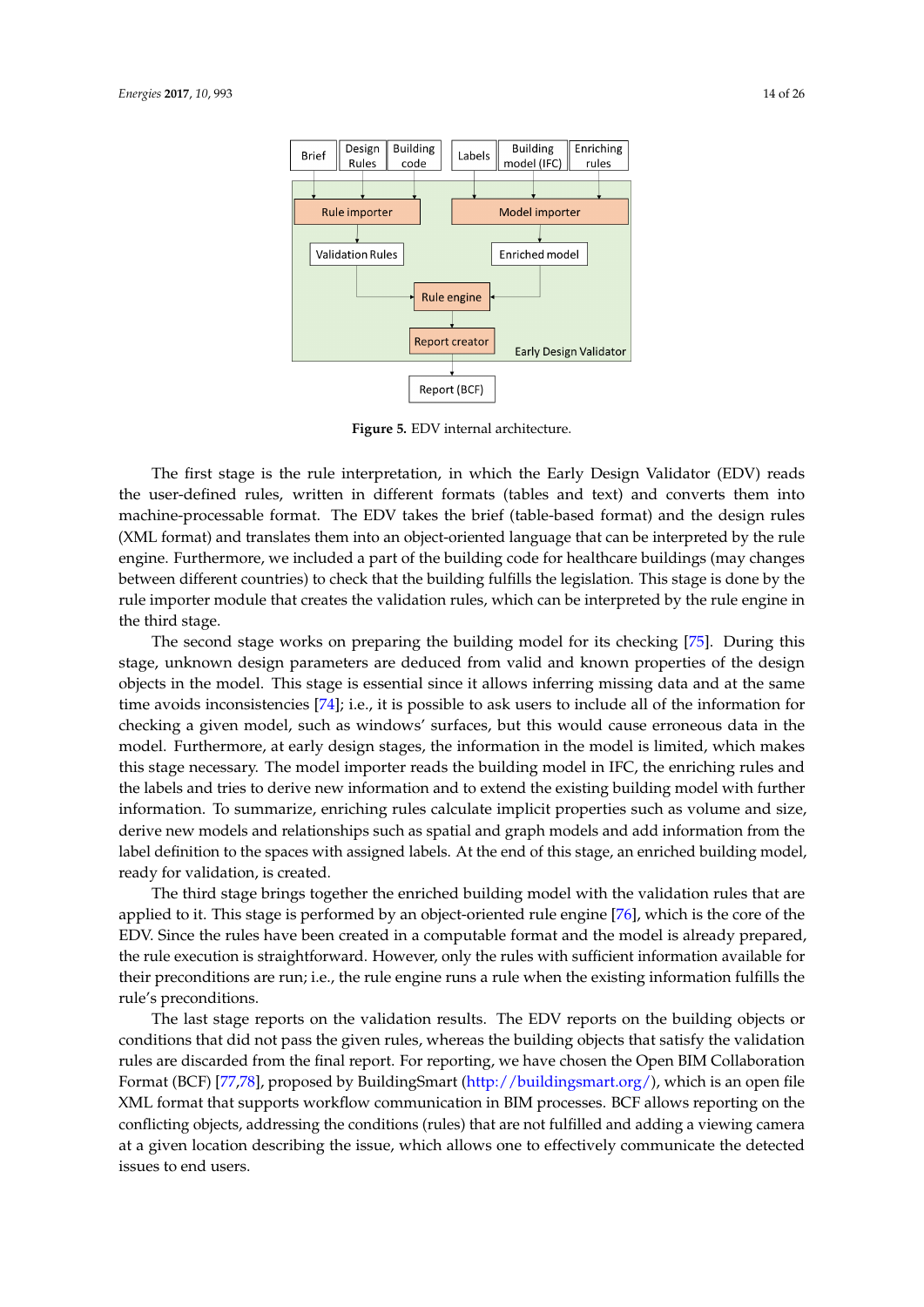Table [5](#page-14-0) lists some of the rules extracted from the healthcare building code in France. For demonstration purposes, we have considered a list of similar rules, which have been then codified using the DSL proposed in the previous section. Please notice that we have only considered the rules that can be validated at the early design phase, with the limited level of details.

**Table 5.** An example of the healthcare code to be checked in the validation step.

<span id="page-14-0"></span>

| Rules                                                                                                  |
|--------------------------------------------------------------------------------------------------------|
| The single patient room area is between 14 $m2$ and 18 $m2$ .                                          |
| The minimum width of doors is 1.10 m.                                                                  |
| The minimum width of pathways is 1.40 m.                                                               |
| The distance between any point in the building and an emergency exit or a staircase is less than 40 m. |

# *4.7. Early Simulation: TECT*

Once the design has been validated, the next step in our workflow performs an energy performance assessment of the validated designs. Despite the importance of counting on an informative decision support tool during the early design, current design and decision support tools are inadequate to support and inform the design of nZEBs, especially during early design phases, where the level of detail is still very low [\[79\]](#page-25-3).

To overcome the shortcomings of the existing tools, we have created an early design energy calculation tool, called TECT (TNO Energy Calculation Tool), to be used in this step. TECT allows calculating the energy demand and consumption of a given building in the early design phase. It takes as input a building design enriched with the defined labels, a configuration file containing default, but configurable values and climate conditions, following the EN ISO 16798-1 [\[80\]](#page-25-4) standard. This standard defines how to establish and define the main parameters to be used as input for building energy calculation and short- and long-term evaluation of the indoor environment.

The energy calculations in TECT are based on the standards related to the Energy Performance of Buildings Directive 2010/31/EU (EPBD) [\[6\]](#page-22-3) and using the harmonized ISO standards: EN ISO 52016-1 [\[81\]](#page-25-5) and EN ISO 52010-1 [\[82\]](#page-25-6), recommended by the European legislation. These calculations are performed at an hourly base and at space level. Its added value resides in its ability to provide an estimation of the energy consumption for a given building, counting on a very limited amount of information in its BIM model, applying European and standardized methods, and in integrating the results in the building IFC model, which allows its importation and viewing in further BIM tools. Figure [6](#page-14-1) briefly describes the input and output of our simulation tool TECT.

<span id="page-14-1"></span>

**Figure 6.** Input and output of TECT.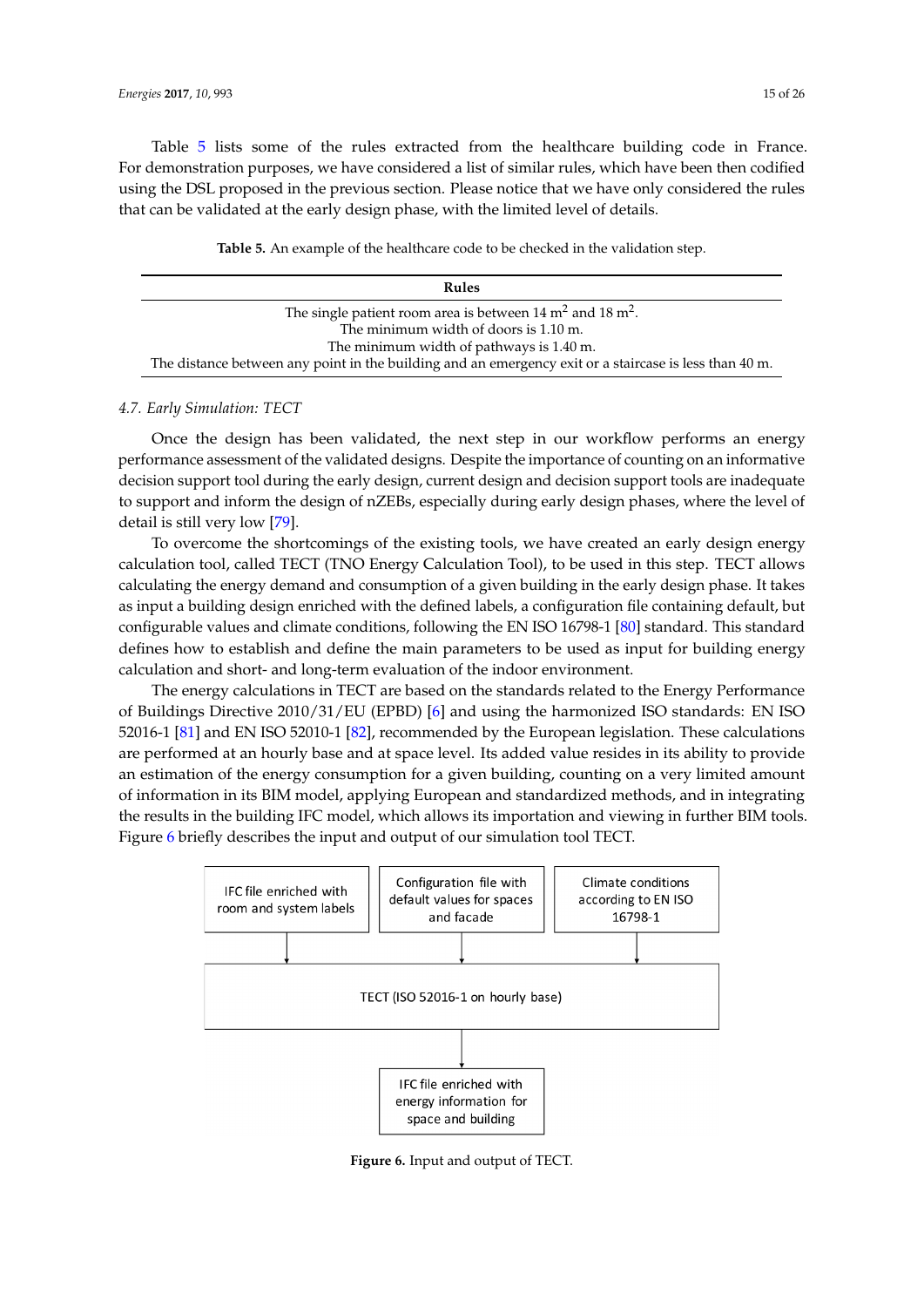The input for the energy calculation tool is a BIM model (in IFC), created by the EDC or another early design tool, with the necessary information at the space level. Besides using the geometric information, TECT is able to use the labels, such as ComfortClass, UserProfile and Equipment, for energy calculation. These labels are used to infer the missing semantic information that is necessary for energy calculations; i.e., based on the given labels to the building spaces, missing information in the early design model is added to the model, which allows performing the energy calculations. If the labels are not available in the input model, configurable default values are used. The default values used in the energy calculation tool can be changed in a configuration file and are then used for all of the spaces with missing labels. Figure [7](#page-15-0) illustrates how labels can be assigned to the different spaces and integrated with the IFC file as the property set.

<span id="page-15-0"></span>

| Name                                         | Value           |
|----------------------------------------------|-----------------|
| <b>PropertySets from entity</b><br>Đ         |                 |
| <b>E</b> Pset_SpaceCommon                    |                 |
| Nomenclature des pièces                      |                 |
| <b>BaseQuantities</b>                        |                 |
| i……… <del>⊡</del><br>STREAMER_Room           |                 |
| STREAMER_Labels_PoR<br>i------- <del>E</del> |                 |
| <b>ComfortClass</b><br>                      | CT3             |
| HygienicClass<br>                            | H <sub>2</sub>  |
| Equipment<br>                                | EQ <sub>2</sub> |
| <b>UserProfile</b><br><b>Bestehnungen</b>    | U <sub>2</sub>  |
| <b>Streamer Energy</b>                       |                 |

**Figure 7.** Labels assigned to a given space in TECT and integrated in the IFC properties.

The building installations are characterized by an overall efficiency of the emission system, the distribution system and the generation system for heating and cooling. The characterization of the installations is defined in the IFC by a property set at the space level. For the characterization of the facade for spaces connected to the outside environment, the same approach is used. The property set contains an identifier for the selected system used for (i) generating heat; (ii) emitting heat; (iii) generating cold; (iv) emitting cold; (v) ventilating and the (vi) facade. For the efficiency of the distribution systems for heating and cooling, a default value (100%) is used. Each identified system represents one or more properties used as input to the calculation. The energy demand is the net amount of energy needed for heating and cooling of the space, whereas the energy consumption is the energy input to the heating and cooling generation system. In the early design phase, this is the minimum level of information needed to perform the energy calculations.

The results of the energy calculations are integrated into the BIM file (cf. Figure [8\)](#page-16-0). To do so, a new property set is created where the following properties are available: Heat demand, cold demand, energy consumption by cooling system and energy consumption by the heating system (all values in MJ/year). Furthermore, the properties Max Power Heat Demand and Max Power Cold Demand in Megawatts (MW) are available in this property set. The needed power for heating and cooling of the spaces is not limited in the energy calculation tool; i.e., the temperature requirements (set points) are fulfilled by the system immediately. This way, no delay, undershoot or overshoots of the desired temperature will occur. In practice, however, there will be an offset caused by the dynamics and power limitations of the system. This can result in an overestimation of the needed power related to the power required in the detailed design.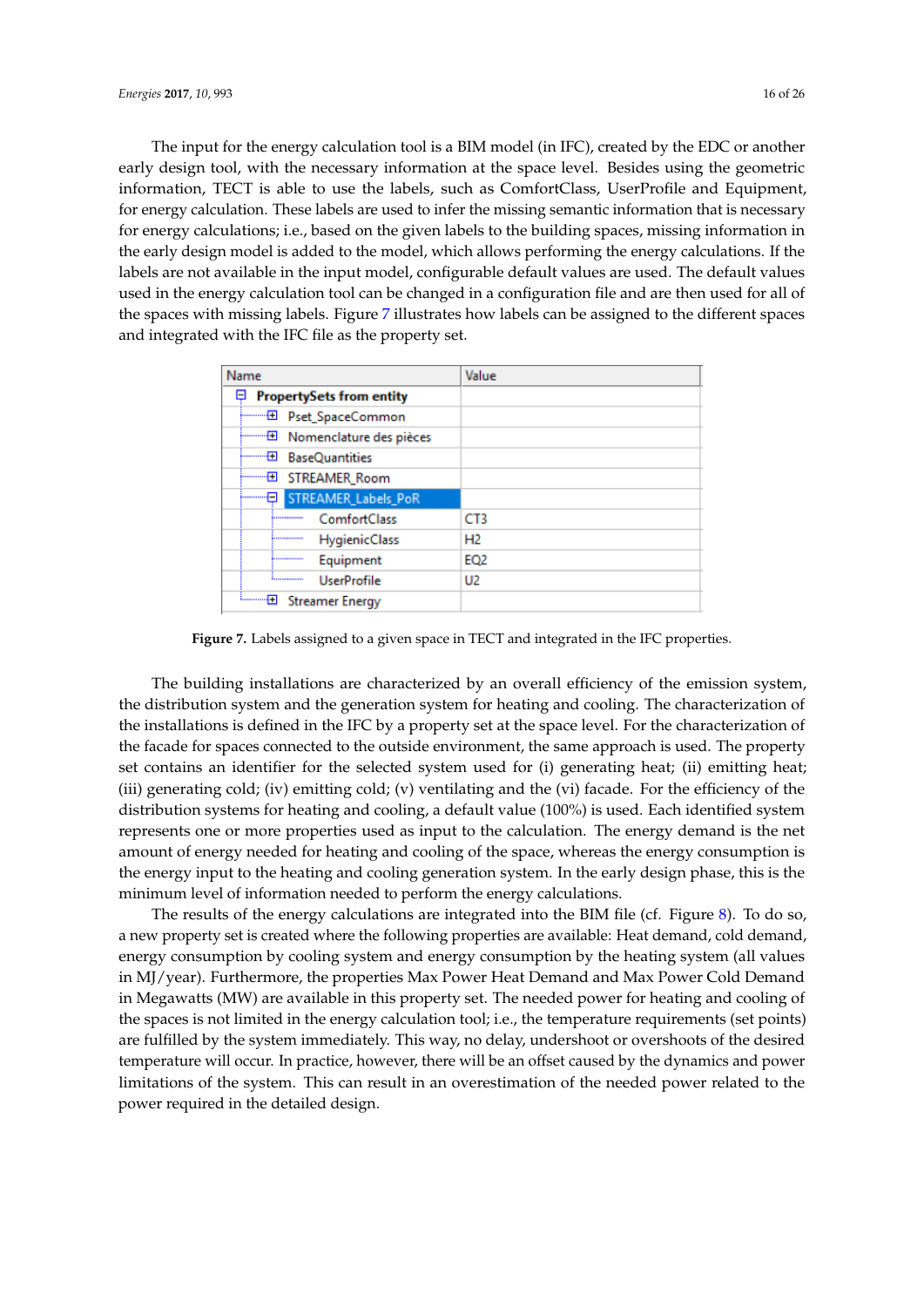<span id="page-16-0"></span>

**Figure 8.** Energy simulation results at the space level integrated into BIM.

Table [6](#page-16-1) shows the simulation results for the two alternatives in our running example calculated by TECT. These values have been obtained based on the created designs from the EDC, the space assigned labels and using weather data from Paris, to perform the energy performance calculations.

<span id="page-16-1"></span>

|                                                 | Design Alternative |             |                             |  |  |  |
|-------------------------------------------------|--------------------|-------------|-----------------------------|--|--|--|
| Energy in MJ per Year                           | 1 (MJ/Year)        | 2 (MI/Year) | Alternative 1/Alternative 2 |  |  |  |
| Heat demand                                     | 57,478.7           | 55.287.3    | 1.04                        |  |  |  |
| Cold demand                                     | 10,405.1           | 18,318.8    | 0.57                        |  |  |  |
| Energy consumption cooling system               | 12,241.3           | 21,551.5    | 1.04                        |  |  |  |
| Energy consumption heating system               | 63,865.3           | 61,430.3    | 0.57                        |  |  |  |
| Energy consumption system (heating and cooling) | 76,106.6           | 82,981.8    | 1.08                        |  |  |  |
| Story area $(m2)$                               | 1484.8             | 1373.3      | 1.04                        |  |  |  |
| Energy consumption $(MJ/m2)$                    | 51.3               | 60.4        | 0.85                        |  |  |  |

**Table 6.** Energy calculations for both alternatives created by TECT.

# *4.8. Early LCC*

Performing an economic analysis of a construction project is essential to evaluate the financial feasibility and performance of the project [\[42\]](#page-23-11). This is performed by assessing the Life Cycle Cost (LCC) of the current design. LCC is a commonly-deployed method for finding a cost-optimal design, where its results are critical for choosing one design or another; i.e., its analysis provides the investor with more realistic information about the investment and the return on investment by the current project [\[18\]](#page-22-14).

LCC is a method of assessing all costs that are expected to take place, during the entire life of the building, aiming at providing an overview of the economic performance of a building over its entire life, as well as a year-by-year financial performance and balance. This includes costs of design, construction, operation, maintenance and the disposal of the building, to mention a few.

Our proposed workflow includes an LCC step in which the provided alternatives from the previous steps can be assessed economically. Since the design alternatives are compared among each other, the LCC-calculations are tailored towards this specific purpose: some factors of an LCC-calculation can be left out when the comparison is performed on a level playing field; i.e., the same method of LCC-calculation is used for all alternatives that are to be compared.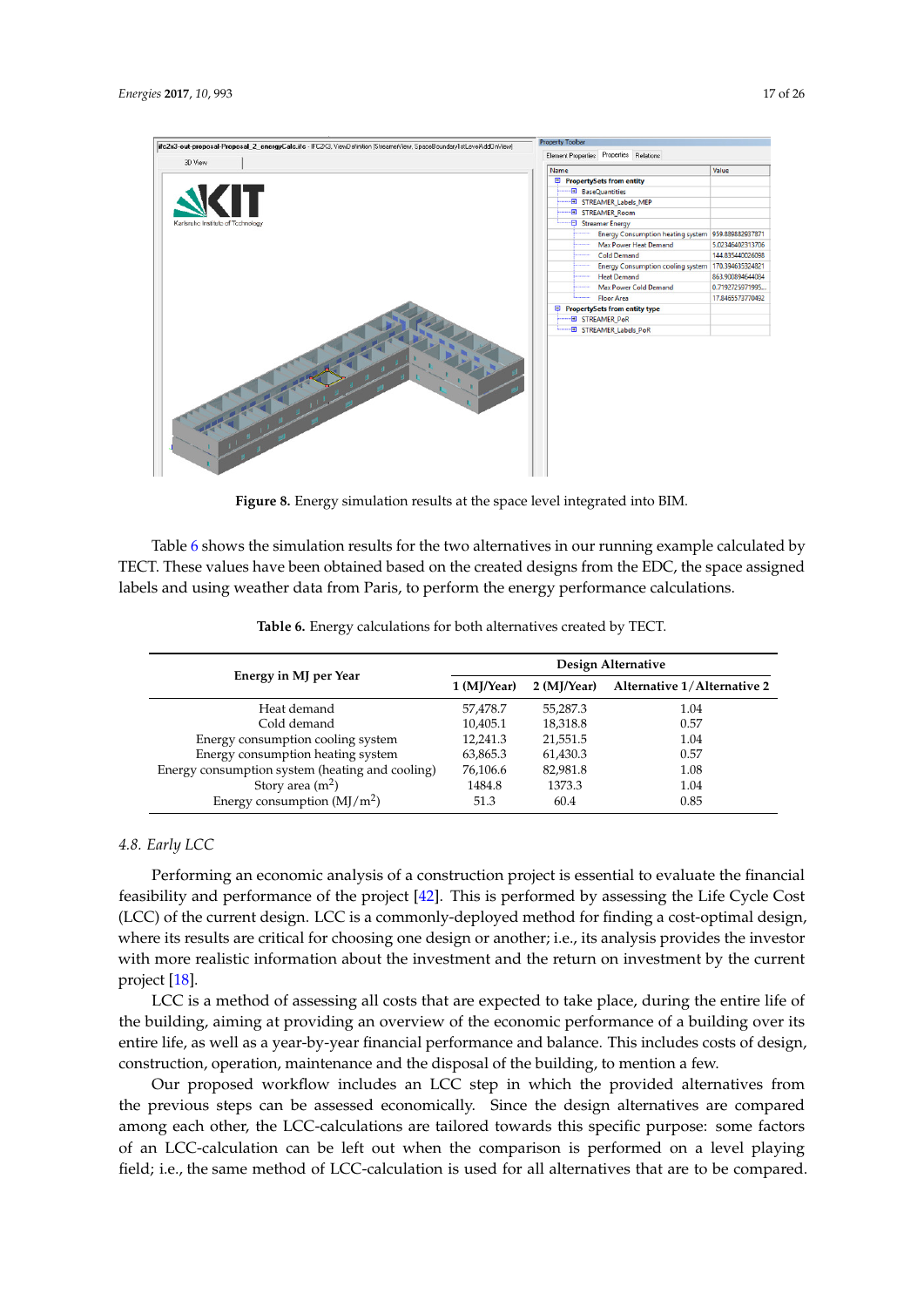An overview of the factors that are included and excluded is provided below.

We propose to use the following costs:

- Investment costs (also known as CAPEX): initial and capital costs. This is the amount of money that is initially invested and is capitalized on the financial balance.
- Operational costs (also known as OPEX): the costs in the operation and maintenance phase of the building, including: energy, water, cleaning, maintenance, security, general management and technical support. These costs are based on the ISO 15686-5:2008 [\[83\]](#page-25-7).

The CAPEX (Capital Expenditure) and OPEX (Operational Expenditure) are standard components in accounting, and both are needed in order to be able to execute an LCC calculation. However, the following costs have been excluded in this LCC calculation step:

- Demolition and major renovation costs, since it is not easy to predict these costs in the early design phase, especially since they depend on other factors not related to the building itself.
- Financing costs (the financing of investments, for example interest on loans), since they vary per organization, country and economic climate.
- Revenue (the income the building generates), since it strongly depends on the way a healthcare building is exploited.
- Residual value (it is assumed that the building has no residual value at the end of its life).

To calculate the LCC for early designs, we propose the use of the Decision Support Tool (DST), which is based on BIM and allows performing LCC for different designs. DST supports three different methods for calculating the LCC, including the factors described before. These calculation methods depend on the Level Of Detail (LOD) and are explained below.

The LCC with the lowest LOD is calculated by combining data that can be derived from the BIMs generated by the EDC and ballpark cost figures. From the BIM, the gross story area of all spaces is multiplied with a cost figure per square meter to attain a first indication of the investment costs, while the operational costs are based on square meter data from practice based on empirical studies [\[84\]](#page-25-8). The empirical studies depend on the country, and default values are used in this method.

The second method allows using country-specific indices for both investment and operational costs to adjust the ballpark figures and make them suitable for usage in different countries' contexts. Such a method allows having more realistic data for the country where the project is being planned.

The third LCC calculation method is more precise since it allows one to perform a calculation based on types or components instead of ballpark figures. The labels, described earlier, provide the foundation for such a system, where each label corresponds with both an investment and operational cost figure. However, such an approach requires counting on a large and complete dataset of cost figures, which cannot be easily acquired.

The DST allows the users to supply their own cost library to be used within the LCC-calculations, which makes it possible to use it in different construction projects and under different conditions. Table [7](#page-17-0) shows the LCC calculation for the two design alternatives created by the EDC for our running example.

<span id="page-17-0"></span>

|               | Design Alternative Investment Cost (Euros) CAPEX (Euros) |         | <b>OPEX (Euros)</b> | Net Present Value (Euros) |
|---------------|----------------------------------------------------------|---------|---------------------|---------------------------|
| Alternative 1 | 2,869,954                                                | 169.327 | 124.121             | 16,632,272                |
| Alternative 2 | 2.997.190                                                | 176.834 | 129.624             | 17,369,646                |

**Table 7.** LCC calculation results for the running example.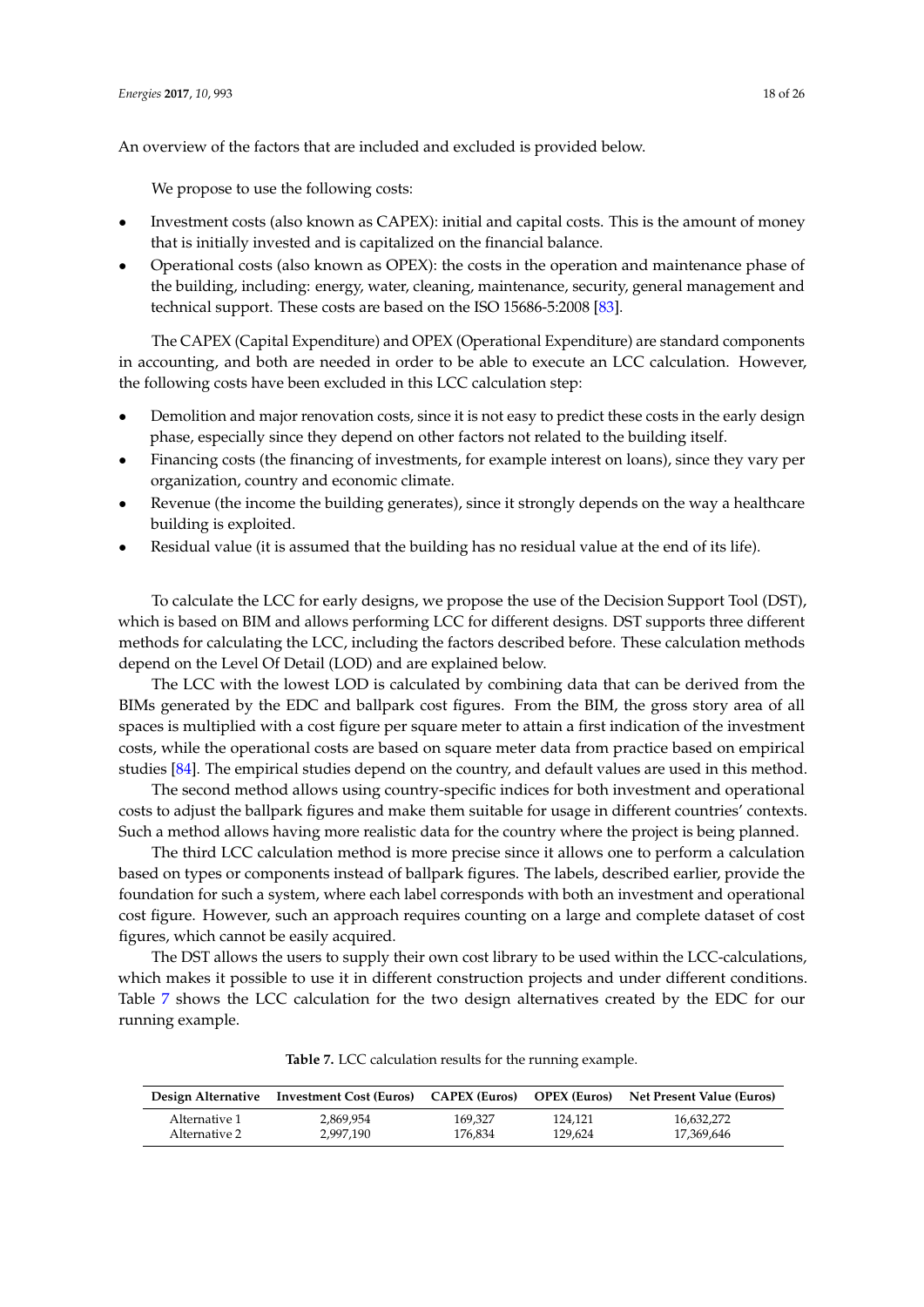# *4.9. Dashboard*

It is essential to count on a user-friendly tool for displaying assessment results [\[18,](#page-22-14)[79\]](#page-25-3). A dashboard is a possible solution for showing these results. Such a dashboard allows one, in a user-friendly interface, to view and manage the information and design alternatives created during the proposed workflow, as well as to choose the design that best fits [\[85\]](#page-25-9). We propose to use a dashboard, which is part of the DST, to complete our workflow.

The dashboard is the platform where the previous steps and the data that have been generated within those steps come together and are reflected upon. Aligned with the purpose of the software tools discussed in this paper, the following definition is applied: a dashboard is a visual representation of the most important information captured on one single screen, which enables a person to understand the required information at a glance in order to control the information or to achieve other goals.

The key principle behind the dashboard is to present this increased amount of available data transformed into user-friendly information to thereby facilitate a comparison between design alternatives and decision making. This is done through a two-part process, which is described below:

• First, the BIM that is associated with each design alternative can be displayed in an integrated BIM viewer (cf. Figure [9\)](#page-18-0). This BIM viewer is configured for the evaluation of the buildings generated by the EDC; i.e., it contains functionalities to visualize and filter spaces in the building according to the labels exported to the BIM by the EDC. These functionalities will help stakeholders to (functionally) evaluate the spaces and the relations between them for each design alternative.

<span id="page-18-0"></span>

**Figure 9.** Spaces with the same space labels visualized in the DST BIM viewer.

• Secondly, the design alternatives with their generated data during the workflow are evaluated by the dashboard; i.e., the data that are generated during the proposed workflow are retrieved from the associated BIMs and are visualized in the dashboard through Key Performance Indicators (KPIs). A KPI is a method of transforming (multiple sources of) data and normalizing them to a uniform scale. This facilitates the weighting and aggregation of multiple sources of data and the easy visualization of such data to the user by rating a KPI from one to 10. These KPIs are displayed in the dashboard as gauges, as can be seen in Figure [10.](#page-19-1)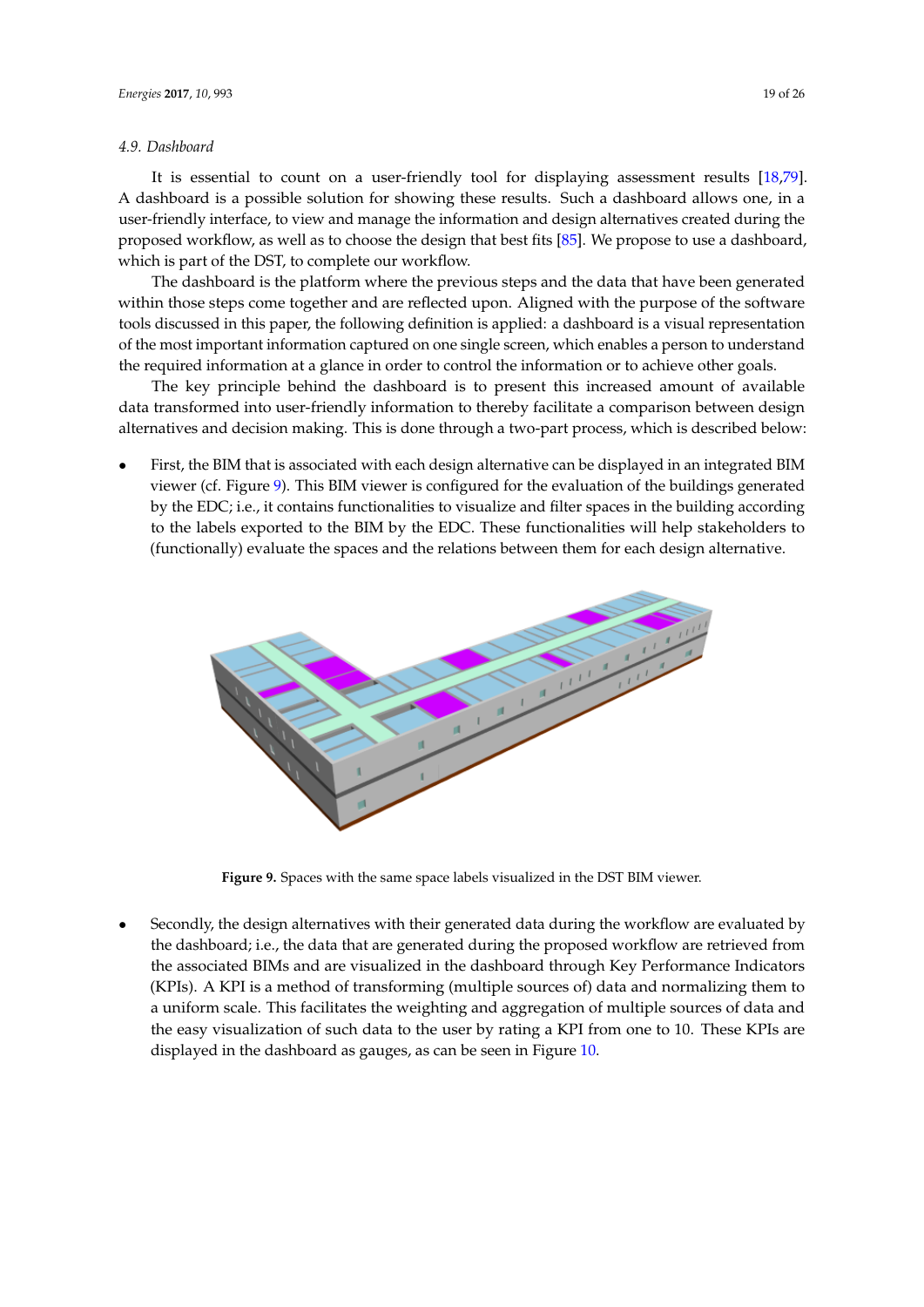<span id="page-19-1"></span>

**Figure 10.** Visualizing the key performance indicators (above) and underlying performance indicators (below) for a design proposal in the dashboard.

After the design proposals are evaluated in the dashboard, it is possible that a clear best solution (design alternative) has arisen from the assessment. In this case, the transition towards a detailed design can be made, where the chosen design alternative will be able to function as a blueprint, a foundation, to build upon.

However, it is also possible that none of the analyzed design alternatives comply with the wishes and requirements of the user. In this case, more design alternatives can be generated, but the fact that the requirements were not met could also lead to a more extensive re-evaluation of the choices made in previous steps; it could for example lead to changes in the brief or the application of different design rules. This illustrates that by using a dashboard, an active feedback mechanism is created in the proposed workflow.

#### <span id="page-19-0"></span>**5. Results Discussion**

In order to test the validity and usability of the workflow and the tools, we took two measures: (i) we used a case study based on the running example as a hypothetical design project to discuss our proposal and the obtained results in this article, and (ii) we tested our proposal on four real demonstration cases within the STREAMER project.

For the running example, the EDC has generated many alternatives based on the brief and user-defined rules, of which we have only kept the ones with the highest fitness value. Then, the EDV has allowed us to discard further designs and to only keep two alternatives (cf. Figure [3\)](#page-11-0) and to discard other ones generated.

The energy calculations of the two design alternatives at the building level are given in Figure [11,](#page-20-1) whereas the LCC results have been shown in the dashboard section (cf. Table [8\)](#page-20-2). Based on the results of the energy calculations (energy consumption per m<sup>2</sup>), it can be noticed that the early design Alternative 1 is more energy efficient (15.2%) than the early design Alternative 2. The total energy consumption of Alternative 1 is also 8.3% lower than Alternative 2. This is mainly caused by the much higher energy demand end consumption (43%) for cooling. The results shown in Figure [11](#page-20-1) are at the building level; however, this information is also available at the space level in the enriched IFC file, as previously shown in Figure [8.](#page-16-0)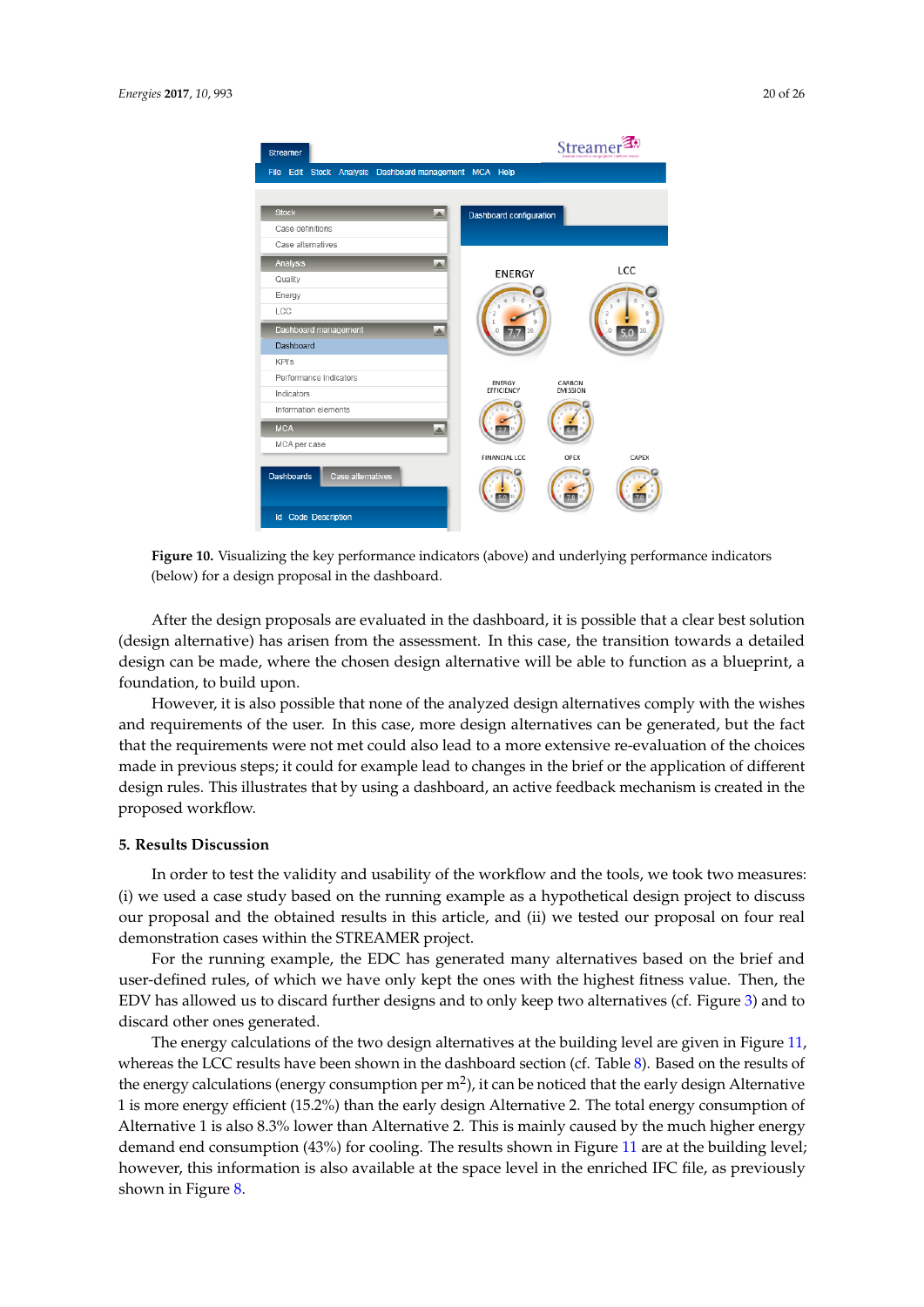<span id="page-20-1"></span>

**Figure 11.** Energy calculation results.

<span id="page-20-2"></span>Table [8](#page-20-2) lists both the energy KPI (obtained by TECT) and the LCC KPI, calculated by the LCC module in the DST.

**Table 8.** KPI values for the running example.

| Alternative   | Energy KPI LCC KPI |     |
|---------------|--------------------|-----|
| Alternative 1 | 77                 | 5.0 |
| Alternative 2 | 2.5                | 48  |

When analyzing the results of the LCC-calculation (cf. Table [7\)](#page-17-0), we can conclude that the design Alternative 1 is also less expensive (4.2%) over its entire life cycle. This can be attributed to the more compact building layout with a smaller total story area, which is reflected in the lower investment costs and lower maintenance costs. Additionally, the superior energy performance of the design Alternative 1 is also a cause of the lower operational costs. However, the LCC difference between both design alternatives is relatively small when compared to the differences in energy performance.

The proposal has also been validated in the context of the European project STREAMER by means of four real demonstration sites in four different countries. The final results, which are currently being prepared, are promising, but have not been published, yet. However, an analysis of one of the demonstration sites and the validation scenarios has already been published [\[51,](#page-24-0)[86\]](#page-25-10).

## <span id="page-20-0"></span>**6. Conclusions and Limitations**

Much effort is being spent for achieving nZEBs, including healthcare buildings, which are being targeted due to their high energy consumption. Designing such buildings is still challenging due to their special conditions and to the increasing number of parameters to be considered to optimize the energy, cost and comfort. Furthermore, assessing early design decisions is essential for achieving optimal building designs due to the impact of the decisions made at early design stages on the final building performance.

We propose an early design workflow for healthcare buildings, accompanied by early design software tools, to guide designers towards optimizing different objectives and towards achieving energy- and cost-optimal early designs. Our proposal allows making informed early decisions and avoids starting new healthcare building designs from scratch.

The workflow starts with the building brief and rules, where user requirements and constraints are defined. Then, these requirements are used to create different design alternatives using an evolutionary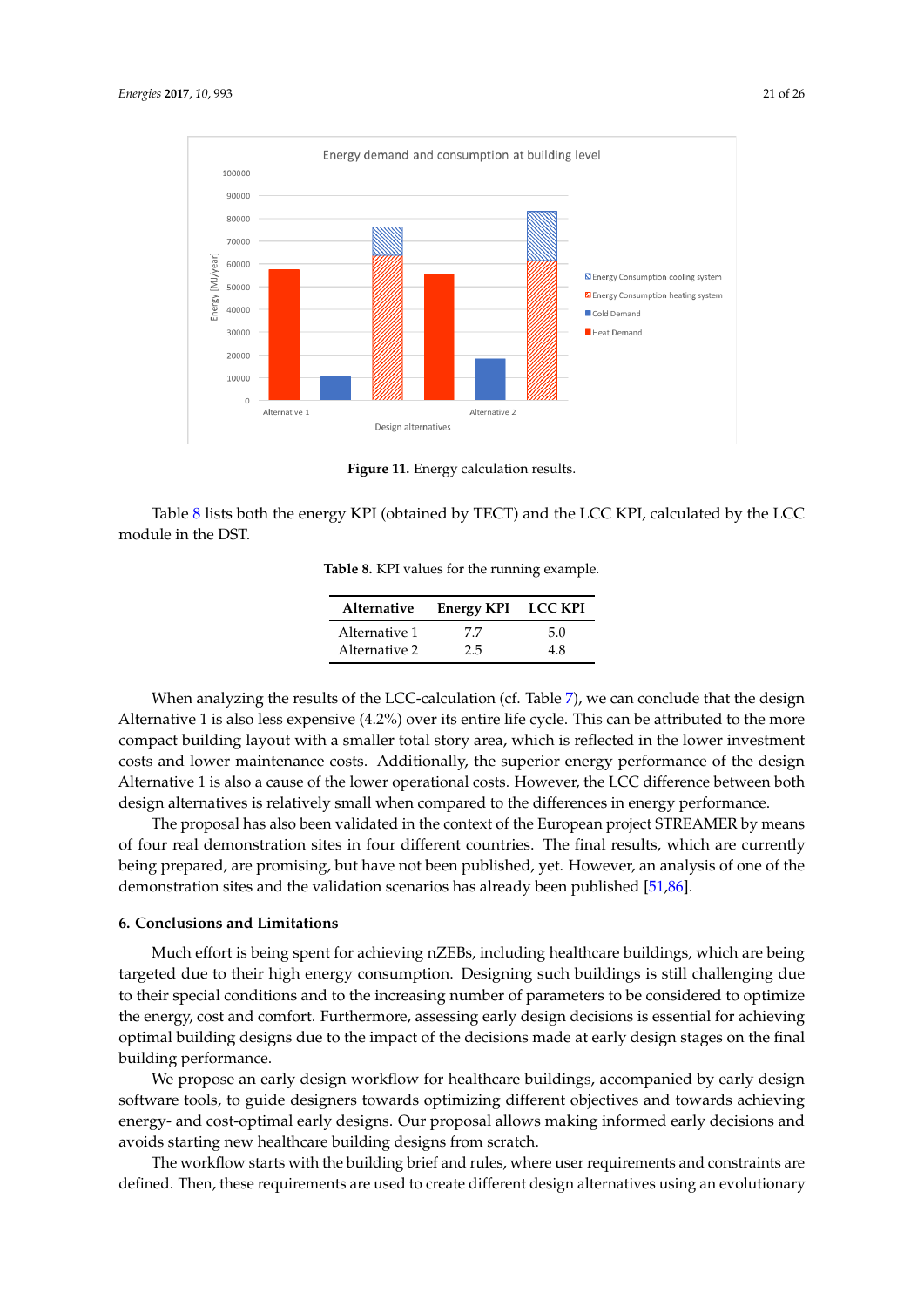algorithm, which tries to satisfy all of them. Code checking and design validation are then performed on the best alternatives, and only the ones that satisfy all of the rules are forwarded for the next steps. Then, energy and cost assessments are performed, and the obtained data are shown in the dashboard, which allows the designer to make informed decisions at the early design phases and to start the next design phases from an optimal design.

There are some limitations in our proposed workflow that need to be investigated in future work, namely: (i) adapting the workflow for different kinds of buildings, and not only healthcare buildings; (ii) the user comfort indicators are not being evaluated in this workflow, and this could be a step to be added just after the cost assessment and after analyzing the user comfort indicators; and finally; (iii) because of the freedom IFC offers, the open standard digital representation of a building that is used in this proposed workflow, all stakeholders in the workflow need to be aware of which information resides where in this building model. However, for the last limitation, this places an emphasis on coordination, which can be achieved by using Model View Definitions (MVD). MVDs can define which information, for each step of the workflow, is required to be present within the IFC file.

**Acknowledgments:** The authors thank the referees for their insightful comments on earlier versions of this article. The research leading to these results has received funding from the European Community's Seventh Framework Programme under Grant Agreement No. 608739 (Project STREAMER).

**Author Contributions:** All the manuscripts authors contributed equally to this research and writing of the manuscript.

**Conflicts of Interest:** The authors declare no conflicts of interest.

#### **Abbreviations**

The following abbreviations are used in this manuscript:

| Architecture, Engineering and Construction       |
|--------------------------------------------------|
| <b>BIM Collaboration Format</b>                  |
| Building Environment Rule and Analysis language  |
| <b>Building Information Model</b>                |
| CAPital EXpenditure                              |
| Carbon Dioxide                                   |
| Comma-Separated Values                           |
| Domain-Specific Language                         |
| Decision Support Tool                            |
| Early Design Configurator                        |
| Early Design Validator                           |
| <b>Energy Performance of Buildings Directive</b> |
| Heating, Ventilation and Air conditioning        |
| <b>Industry Foundation Classes</b>               |
| Information and Communication Technology         |
| Key Performance Indicator                        |
| Life Cycle Cost                                  |
| Level Of Detail                                  |
| Mega Watts                                       |
| Model View Definition                            |
| nearly Zero Energy Building                      |
| <b>OPerational EXpenses</b>                      |
| Program of Requirements                          |
| TNO Energy Calculation Tool                      |
| Extensible Markup Language                       |
|                                                  |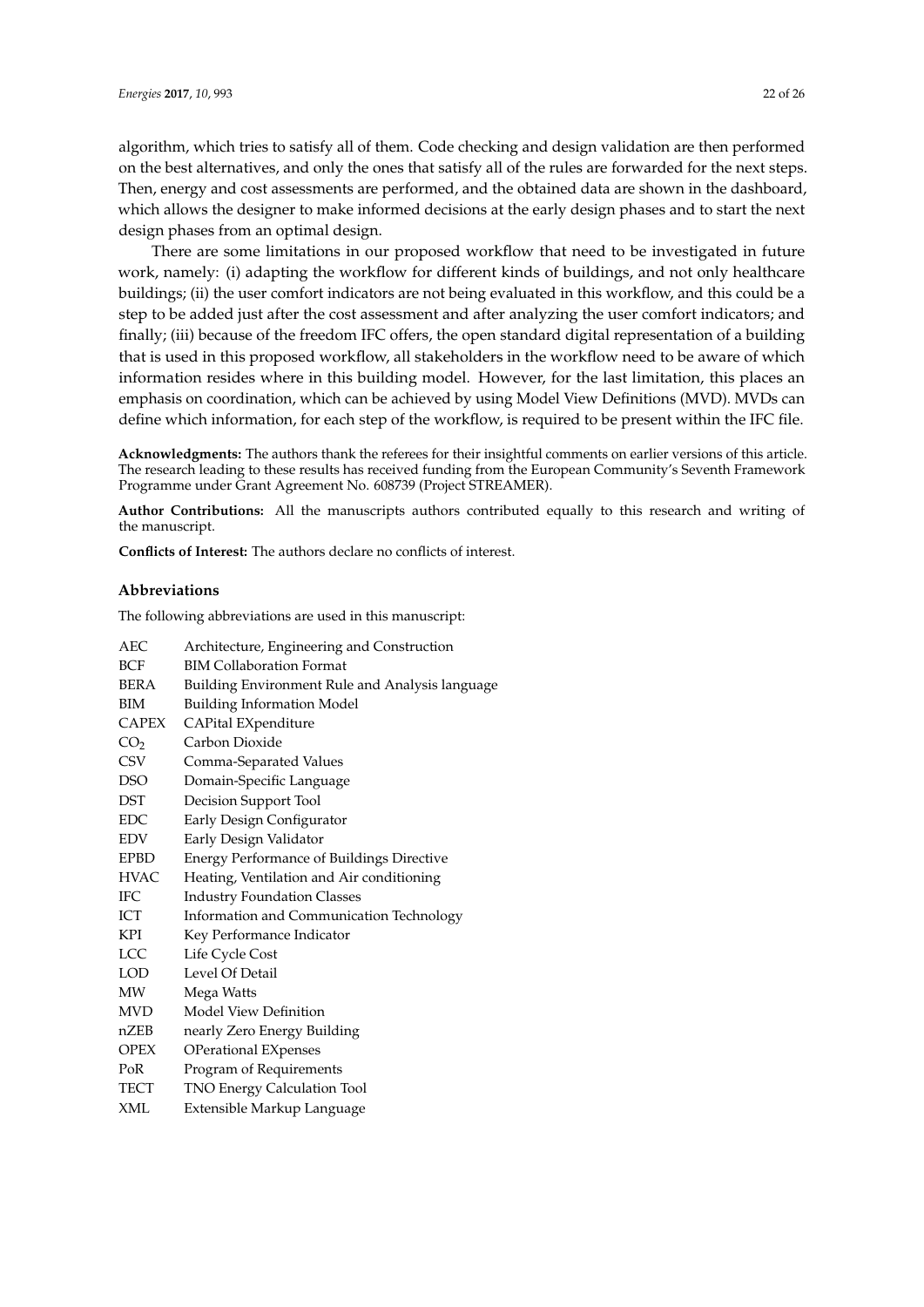# **References**

- <span id="page-22-0"></span>1. Annunziata, E.; Frey, M.; Rizzi, F. Towards nearly zero-energy buildings: The state-of-art of national regulations in Europe. *Energy* **2013**, *57*, 125–133.
- <span id="page-22-1"></span>2. Task, I. 40-ECBCS Annex 52, Towards Net Zero Energy Solar Buildings. Available online: [http://task40.iea](http://task40.iea-shc.org/)[shc.org/](http://task40.iea-shc.org/) (accessed on 20 April 2017).
- <span id="page-22-2"></span>3. Sartori, I.; Napolitano, A.; Voss, K. Net zero energy buildings: A consistent definition framework. *Energy Build.* **2012**, *48*, 220–232.
- 4. Kapsalaki, M.; Leal, V. Recent progress on net zero energy buildings. *Adv. Build. Energy Res.* **2011**, *5*, 129–162.
- <span id="page-22-6"></span>5. Marszal, A.; Heiselberg, P.; Bourrelle, J.; Musall, E.; Voss, K.; Sartori, I.; Napolitano, A. Zero Energy Building—A review of definitions and calculation methodologies. *Energy Build.* **2011**, *43*, 971–979.
- <span id="page-22-3"></span>6. Recast, E. Directive 2010/31/EU of the European Parliament and of the Council of 19 May 2010 on the energy performance of buildings (recast). *Off. J. Eur. Union* **2010**, *18*, 2010.
- <span id="page-22-4"></span>7. Singer, B.C.; Tschudi, W.F. *High Performance Healthcare Buildings: A Roadmap to Improved Energy Efficiency*; Lawrence Berkeley National Laboratory: Berkeley, CA, USA, 2010.
- <span id="page-22-5"></span>8. Pérez-Lombard, L.; Ortiz, J.; Pout, C. A review on buildings energy consumption information. *Energy Build.* **2008**, *40*, 394–398.
- <span id="page-22-7"></span>9. Kurnitski, J.; Allard, F.; Braham, D.; Goeders, G.; Heiselberg, P.; Jagemar, L.; Kosonen, R.; Lebrun, J.; Mazzarella, L.; Railio, J.; et al. How to define nearly net zero energy buildings nZEB. *REHVA J.* **2011**, *48*, 6–12.
- 10. Deng, S.; Wang, R.; Dai, Y. How to evaluate performance of net zero energy building—A literature research. *Energy* **2014**, *71*, 1–16.
- <span id="page-22-8"></span>11. Mohamed, A.; Hasan, A.; Sirén, K. Fulfillment of net-zero energy building (NZEB) with four metrics in a single family house with different heating alternatives. *Appl. Energy* **2014**, *114*, 385–399.
- <span id="page-22-9"></span>12. Schlueter, A.; Thesseling, F. Building information model based energy/exergy performance assessment in early design stages. *Autom. Constr.* **2009**, *18*, 153–163.
- 13. Elkington, J. Towards the sustainable corporation: Win-win-win business strategies for sustainable development. *Calif. Manag. Rev.* **1994**, *36*, 90–100.
- <span id="page-22-10"></span>14. Ochoa, C.E.; Capeluto, I.G. Advice tool for early design stages of intelligent facades based on energy and visual comfort approach. *Energy Build.* **2009**, *41*, 480–488.
- <span id="page-22-11"></span>15. Attia, S.; Hamdy, M.; O'Brien, W.; Carlucci, S. Assessing gaps and needs for integrating building performance optimization tools in net zero energy buildings design. *Energy Build.* **2013**, *60*, 110–124.
- <span id="page-22-12"></span>16. O'Brien, W.T.; Athienitis, A.K.; Kesik, T. Parametric analysis to support the integrated design and performance modeling of Net Zero Energy Houses. *ASHRAE Trans.* **2011**, *117*, 945–960.
- <span id="page-22-13"></span>17. Attia, S.; Gratia, E.; Herde, A.D.; Hensen, J.L. Simulation-based decision support tool for early stages of zero-energy building design. *Energy Build.* **2012**, *49*, 2–15.
- <span id="page-22-14"></span>18. Kang, H.J. Development of an nearly Zero Emission Building (nZEB) life cycle cost assessment tool for fast decision making in the early design phase. *Energies* **2017**, *10*, 59.
- <span id="page-22-15"></span>19. Lee, G.; Sacks, R.; Eastman, C.M. Specifying parametric building object behavior (BOB) for a building information modeling system. *Autom. Constr.* **2006**, *15*, 758–776.
- <span id="page-22-16"></span>20. Maher, M.L.; Pu, P. *Issues and Applications of Case-Based Reasoning to Design*; Psychology Press: Oxfordshire, UK, 2014.
- <span id="page-22-17"></span>21. Eastman, C.M.; Eastman, C.; Teicholz, P.; Sacks, R.; Liston, K. *BIM Handbook: A Guide to Building Information Modeling for Owners, Managers, Designers, Engineers and Contractors*; John Wiley & Sons: Hoboken, NJ, USA, 2011.
- <span id="page-22-18"></span>22. Azhar, S. Building information modeling (BIM): Trends, benefits, risks, and challenges for the AEC industry. *Leadersh. Manag. Eng.* **2011**, *11*, 241–252.
- <span id="page-22-19"></span>23. Kim, H.; Stumpf, A.; Kim, W. Analysis of an energy efficient building design through data mining approach. *Autom. Constr.* **2011**, *20*, 37–43.
- <span id="page-22-20"></span>24. De Hoogh, S.; di Giulio, R.; Quentin, C.; Turillazzi, B.; Sebastian, R. Hospital campus design related with EeB challenges. In Proceedings of the ECPPM 2014, Vienna, Austria, 17–19 September 2014; pp. 907–913.
- <span id="page-22-21"></span>25. Traversari, A.; Hoed, M.D.; Giulio, R.D.; Bomhof, F. Towards sustainability through energy efficient buildings' design: Semantic labels. *Entrep. Sustain. Issues* **2017**, *4*, 243–256.
- <span id="page-22-22"></span>26. Kohler, N.; Moffatt, S. Life-cycle analysis of the built environment. *Ind. Environ.* **2003**, *26*, 17–21.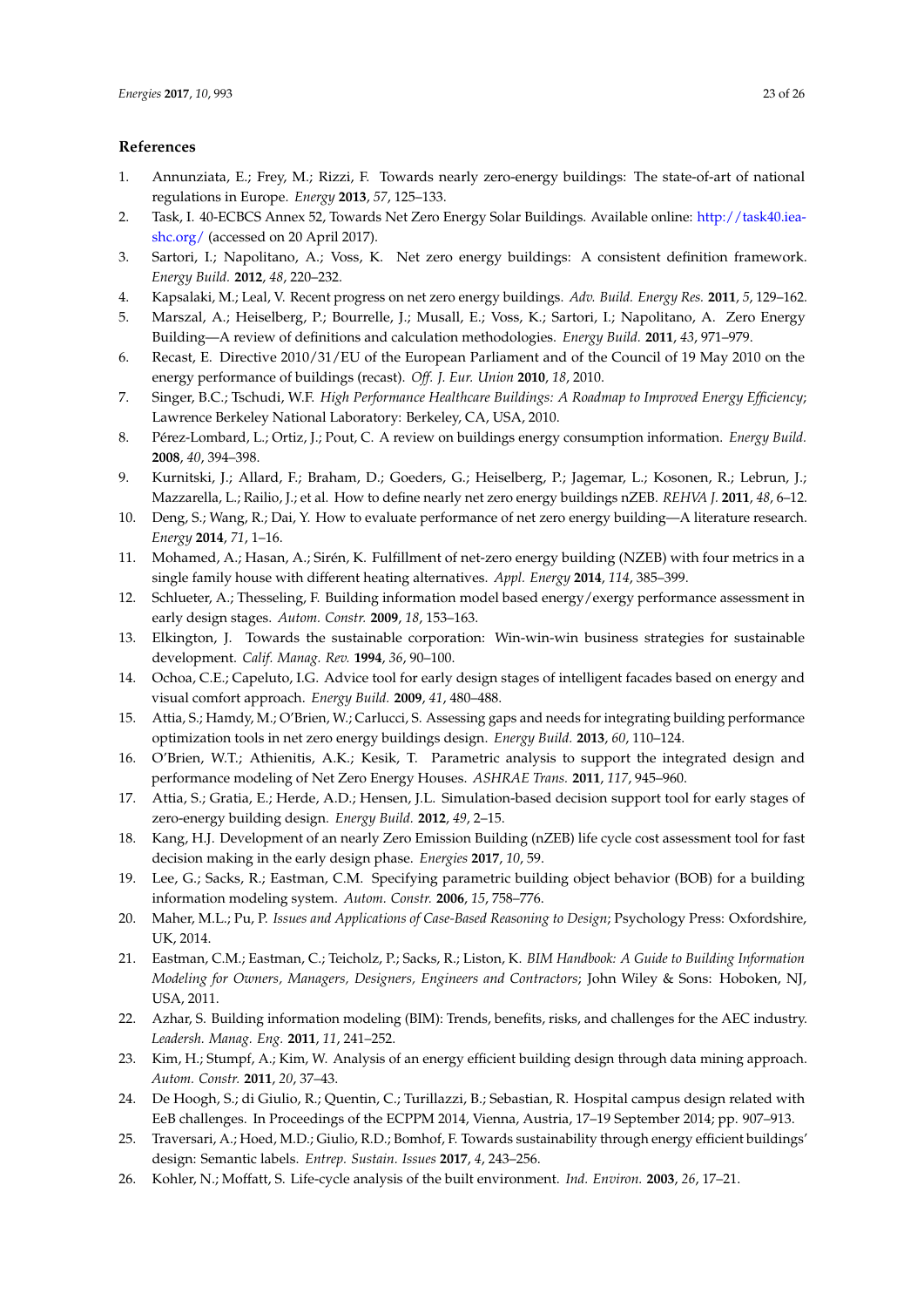- <span id="page-23-0"></span>27. Bragança, L.; Vieira, S.; Andrade, J. Early stage design decisions: The way to achieve sustainable buildings at lower costs. *Sci. World J.* **2014**, *2014*, 1–8.
- <span id="page-23-1"></span>28. Attia, S.; Walter, E.; Andersen, M. Identifying and modeling the integrated design process of net Zero Energy buildings. In Proceedings of the High Performance Buildings-Design and Evaluation Methodologies Conference, Brussels, Belgium, 24–26 June 2013.
- <span id="page-23-2"></span>29. O'Brien, W.; Bourdoukan, P.; Delisle, V.; Yip, S. Net ZEB design processes and tools. In *Modeling, Design, and Optimization of Net-Zero Energy Buildings*; Ernst, Wilhelm & Sohn: Berlin, Germany, 2015; pp. 107–174.
- <span id="page-23-3"></span>30. Visa, I.; Moldovan, M.D.; Comsit, M.; Duta, A. Improving the renewable energy mix in a building toward the nearly zero energy status. *Energy Build.* **2014**, *68,* 72–78.
- <span id="page-23-4"></span>31. Moldovan, M.D.; Visa, I.; Neagoe, M.; Burduhos, B.G. Solar heating & cooling energy mixes to transform low energy buildings in nearly zero energy buildings. *Energy Procedia* **2014**, *48*, 924–937.
- <span id="page-23-5"></span>32. Garde, F.; David, M.; Lenoir, A.; Ottenwelter, E. Towards net zero energy buildings in hot climates: Part 1, New tools and methods. *ASHRAE Trans.* **2011**, *117*, 450.
- 33. Lenoir, A.; Thellier, F.; Garde, F. Towards net zero energy buildings in hot climate, Part 2: Experimental feedback. *ASHRAE Trans.* **2011**, *117*, 458–465.
- 34. Dascalaki, E.; Balaras, C.; Gaglia, A.; Droutsa, K.; Kontoyiannidis, S. Energy performance of buildings—EPBD in Greece. *Energy Policy* **2012**, *45*, 469–477.
- 35. Lenoir, A.; Baird, G.; Garde, F. Post-occupancy evaluation and experimental feedback of a net zero-energy building in a tropical climate. *Archit. Sci. Rev.* **2012**, *55*, 156–168.
- 36. Panão, M.J.O.; Rebelo, M.P.; Camelo, S.M. How low should be the energy required by a nearly Zero-Energy Building? The load/generation energy balance of Mediterranean housing. *Energy Build.* **2013**, *61*, 161–171.
- <span id="page-23-7"></span>37. Pikas, E.; Thalfeldt, M.; Kurnitski, J. Cost optimal and nearly zero energy building solutions for office buildings. *Energy Build.* **2014**, *74*, 30–42.
- <span id="page-23-6"></span>38. Thalfeldt, M.; Pikas, E.; Kurnitski, J.; Voll, H. Facade design principles for nearly zero energy buildings in a cold climate. *Energy Build.* **2013**, *67*, 309–321.
- <span id="page-23-8"></span>39. Kapsalaki, M.; Leal, V.; Santamouris, M. A methodology for economic efficient design of Net Zero Energy Buildings. *Energy Build.* **2012**, *55*, 765–778.
- <span id="page-23-10"></span>40. Hamdy, M.; Hasan, A.; Siren, K. Applying a multi-objective optimization approach for Design of low-emission cost-effective dwellings. *Build. Environ.* **2011**, *46*, 109–123.
- <span id="page-23-9"></span>41. Ferrara, M.; Fabrizio, E.; Virgone, J.; Filippi, M. A simulation-based optimization method for cost-optimal analysis of nearly Zero Energy Buildings. *Energy Build.* **2014**, *84*, 442–457.
- <span id="page-23-11"></span>42. Sesana, M.M.; Salvalai, G. Overview on life cycle methodologies and economic feasibility for nZEBs. *Build. Environ.* **2013**, *67*, 211–216.
- <span id="page-23-12"></span>43. Lin, S.H.E.; Gerber, D.J. Designing-in performance: A framework for evolutionary energy performance feedback in early stage design. *Autom. Constr.* **2014**, *38*, 59–73.
- <span id="page-23-13"></span>44. Crawley, D.B.; Lawrie, L.K.; Winkelmann, F.C.; Buhl, W.; Huang, Y.; Pedersen, C.O.; Strand, R.K.; Liesen, R.J.; Fisher, D.E.; Witte, M.J.; et al. EnergyPlus: Creating a new-generation building energy simulation program. *Energy Build.* **2001**, *33*, 319–331.
- <span id="page-23-14"></span>45. Sartori, I.; Candanedo, J.; Geier, S.; Lollini, R.; Athienitis, A.; Garde, F.; Pagliano, L. Comfort and energy performance recommendations for net zero energy buildings. In Proceedings of the EuroSun, Graz, Austria, 28 September–1 October 2010.
- <span id="page-23-16"></span>46. Mlecnik, E.; Schütze, T.; Jansen, S.; de Vries, G.; Visscher, H.; van Hal, A. End-user experiences in nearly zero-energy houses. *Energy Build.* **2012**, *49*, 471–478.
- <span id="page-23-15"></span>47. Carlucci, S.; Pagliano, L. An optimization procedure based on thermal discomfort minimization to support the design of comfortable net zero energy buildings. In Proceedings of the Building Simulation, Chambéry, France, 25–28 August 2013; pp. 3690–3697.
- <span id="page-23-17"></span>48. Attia, S. *State of the Art of Existing Early Design Simulation Tools for Net Zero Energy Buildings: A Comparison of Ten Tools*; Technical Report; Architecture et Climat: Louvain La Neuve, Belgium 2011.
- <span id="page-23-18"></span>49. Rezgui, Y.; Hopfe, C.J.; Vorakulpipat, C. Generations of knowledge management in the architecture, engineering and construction industry: An evolutionary perspective. *Adv. Eng. Inf.* **2010**, *24,* 219–228.
- <span id="page-23-19"></span>50. Jung, Y.; Joo, M. Building information modelling (BIM) framework for practical implementation. *Autom. Constr.* **2011**, *20*, 126–133.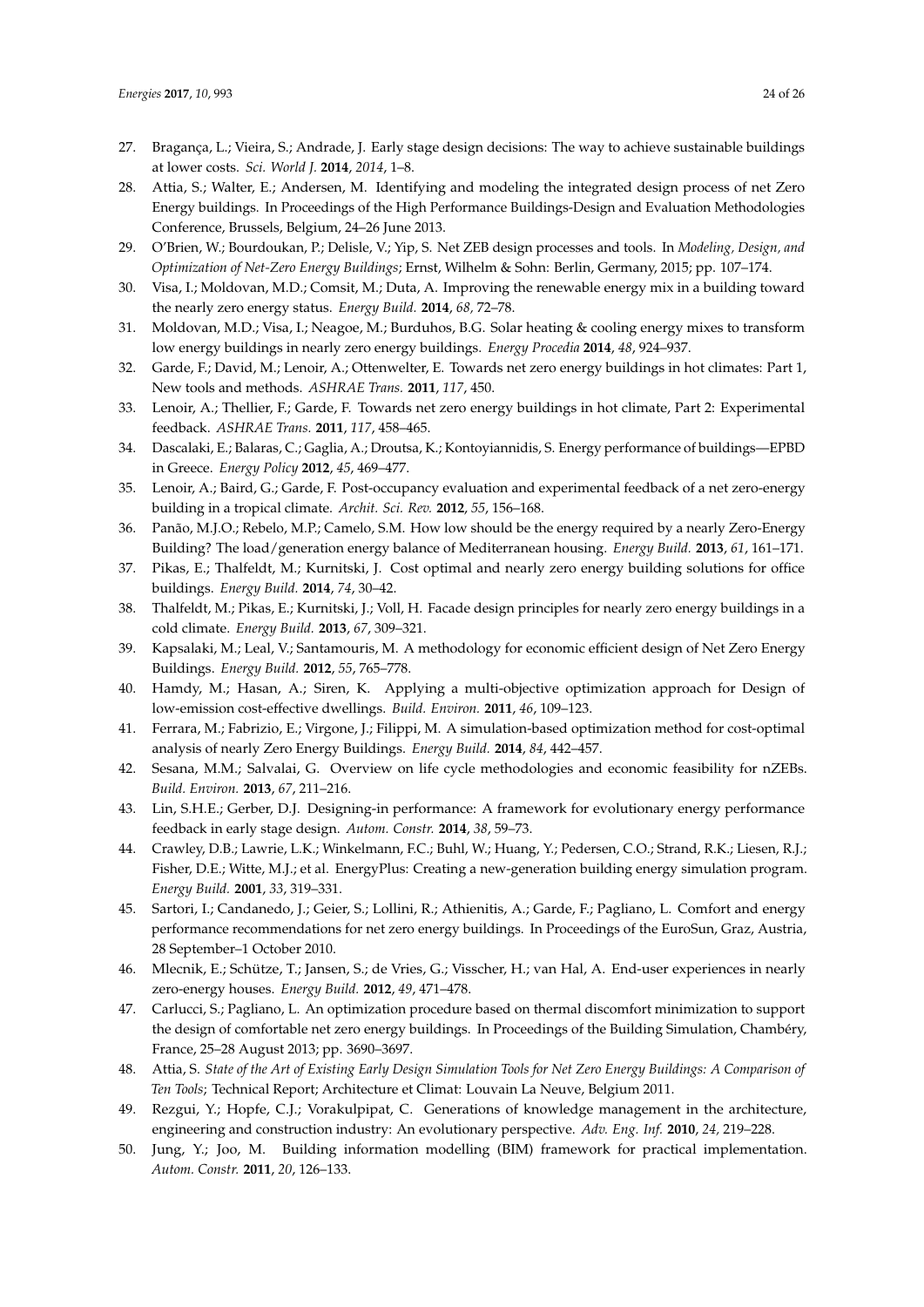- <span id="page-24-0"></span>51. Iadanza, E.; Turillazzi, B.; Terzaghi, F.; Marzi, L.; Giuntini, A.; Sebastian, R. The STREAMER European Project. case study: careggi hospital in florence. In Proceedings of the 6th European Conference of the International Federation for Medical and Biological Engineering, Dubrovnik, Croatia, 7–11 September 2014; pp. 649–652.
- <span id="page-24-1"></span>52. Venugopal, M.; Eastman, C.; Sacks, R.; Teizer, J. Semantics of model views for information exchanges using the industry foundation class schema. *Adv. Eng. Inf.* **2012**, *26*, 411–428.
- <span id="page-24-2"></span>53. Bogers, T.; van Meel, J.J.; van der Voordt, T.J. Architects about briefing: Recommendations to improve communication between clients and architects. *Facilities* **2008**, *26*, 109–116.
- <span id="page-24-4"></span>54. Chung, J.K.; Kumaraswamy, M.M.; Palaneeswaran, E. Improving megaproject briefing through enhanced collaboration with ICT. *Autom. Constr.* **2009**, *18*, 966–974.
- 55. Kelly, J.; MacPherson, S.; Male, S. *The Briefing Process: A Review and Critique*; Royal Institution of Chartered Surveyors: London, UK, 1992.
- 56. Yu, A.T.; Shen, Q.; Kelly, J.; Hunter, K. Investigation of critical success factors in construction project briefing by way of content analysis. *J. Constr. Eng. Manag.* **2006**, *132*, 1178–1186.
- <span id="page-24-3"></span>57. Tang, L.; Shen, Q. Factors affecting effectiveness and efficiency of analyzing stakeholders' needs at the briefing stage of public private partnership projects. *Int. J. Proj. Manag.* **2013**, *31*, 513–521.
- <span id="page-24-5"></span>58. Bouchlaghem, D.; Rezgui, Y.; Hassanen, M.; Cooper, G.; Barrett, P.; Rose, D.; Austin, S.A. *IT Tools and Support for Improved Briefing*; CIB/IABSE: Reykjavik, Iceland, 2000.
- <span id="page-24-6"></span>59. Chung, J.K.; Kumaraswamy, M.M.; Palaneeswaran, E. Exploring the use of ICT to capture client requirements in construction briefing. In Proceedings of the AEC2008, Antalya, Turkey, 23–25 June 2008.
- <span id="page-24-7"></span>60. Sleiman, H.A.; Corchuelo, R. A survey on region extractors from web documents. *IEEE Trans. Knowl. Data Eng.* **2013**, *25*, 1960–1981.
- <span id="page-24-8"></span>61. Turmo, J.; Ageno, A.; Català, N. Adaptive information extraction. *ACM Comput. Surv.* **2006**, *38*, 4.
- <span id="page-24-9"></span>62. Hudak, P. Modular domain specific languages and tools. In Proceedings of the Fifth International Conference on Software Reuse, Victoria, BC, Canada, 5 June 1998; pp. 134–142.
- <span id="page-24-10"></span>63. Gronback, R.C. *Eclipse Modeling Project: A Domain-Specific Language (DSL) Toolkit*; Pearson Education: London, UK, 2009.
- <span id="page-24-11"></span>64. Fowler, M. *Domain-Specific Languages*; Pearson Education: London, UK, 2010.
- <span id="page-24-12"></span>65. Solihin, W.; Eastman, C. Classification of rules for automated BIM rule checking development. *Autom. Constr.* **2015**, *53*, 69–82.
- <span id="page-24-13"></span>66. Lee, J.K.; Eastman, C.M.; Lee, Y.C. Implementation of a BIM domain-specific language for the building environment rule and analysis. *J. Intell. Robot. Syst.* **2015**, *79*, 507–522.
- <span id="page-24-14"></span>67. Bray, T.; Paoli, J.; Sperberg-McQueen, C.M.; Maler, E.; Yergeau, F. Extensible Markup Language (XML). World Wide Web Consortium Recommendation REC-xml-19980210. 1998. Available online: [http://www.](http://www.w3.org/TR/1998/REC-xml-19980210) [w3.org/TR/1998/REC-xml-19980210](http://www.w3.org/TR/1998/REC-xml-19980210) (accessed on 20 April 2017).
- <span id="page-24-15"></span>68. Parr, T. *Language Implementation Patterns: Create Your Own Domain-Specific and General Programming Languages*; Pragmatic Bookshelf: Raleigh, NC, USA, 2009.
- <span id="page-24-16"></span>69. Parr, T. *The Definitive ANTLR 4 Reference*; Pragmatic Bookshelf: Raleigh, NC, USA, 2013.
- <span id="page-24-17"></span>70. Hempel, S.; Benner, J.; Häefele, K.H. Generating early design alternatives based on formalized requirements and geospatial data. In Proceedings of the CIB W78, Eindhoven, The Netherlands, 27–29 October 2015.
- <span id="page-24-18"></span>71. Fazio, P.; Tan, X.; Hammad, A. Automated code compliance checking for building envelope design. *J. Comput. Civ. Eng.* **2010**, *24*, 203–211.
- <span id="page-24-19"></span>72. Yang, Q.; Xu, X. Design knowledge modeling and software implementation for building code compliance checking. *Build. Environ.* **2004**, *39*, 689–698.
- <span id="page-24-20"></span>73. Melzner, J.; Zhang, S.; Teizer, J.; Bargstädt, H.J. A case study on automated safety compliance checking to assist fall protection design and planning in building information models. *Constr. Manag. Econ.* **2013**, *31*, 661–674.
- <span id="page-24-21"></span>74. Eastman, C.; Lee, J.; Jeong, Y.; Lee, J. Automatic rule-based checking of building designs. *Autom. Constr.* **2009**, *18*, 1011–1033.
- <span id="page-24-22"></span>75. Kam, C. 02–GSA BIM Guide for Spatial Program Validation. In *GSA Building Information Modeling Guide Series*; GSA: Washington, DC, USA, 2006.